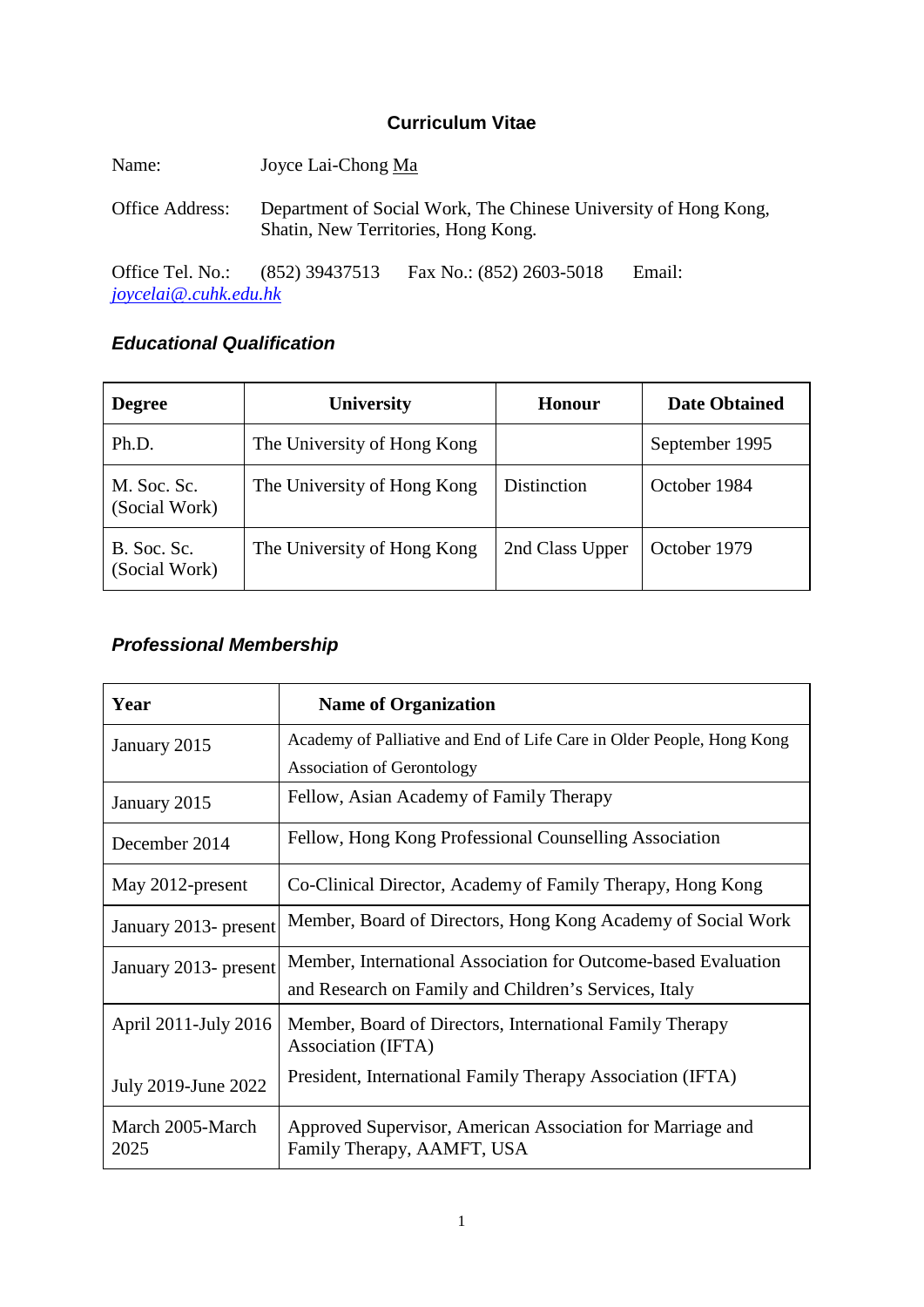| April 1999-present | Clinical Fellow, American Association for Marriage and Family<br>Therapy, AAMFT, USA        |
|--------------------|---------------------------------------------------------------------------------------------|
| 1995-present       | Registered Social Worker, R.S.W. The Hong Kong Social Workers<br><b>Registration Boards</b> |
| 1987-present       | Member, Hong Kong Social Workers' Association                                               |

# *Appointments*

## **Current employment**

- Professor, Department of Social Work, The Chinese University of Hong Kong; Associate Head, Shaw College, CUHK
- Director, Family and Group Practice Research Centre, Department of Social Work, The Chinese University of Hong Kong
- Founder and Consulting Family Therapist, Shengang (深港) Family Treatment Center, Department of Social Work, CUHK & Department of Clinical Psychology Department, Nanshan Hospital, Shenzhen, China

## **Current professional appointments**

| Ministry of Civic Affairs, People's Republic of  | Member, National Social Workers        |  |
|--------------------------------------------------|----------------------------------------|--|
| China                                            | <b>Assessment Committee</b>            |  |
| Institute of Family Studies, Shanghai Academy of | Member, Board                          |  |
| Social Science                                   |                                        |  |
| China Journal of Social Work                     | Member, Editorial Board                |  |
| Journal of Family Therapy                        | Member, Board of Assessors             |  |
| Contemporary Family Therapy                      | International advisor, Editorial Board |  |
| International Journal of Systemic Therapy        | Member, Editorial Board (12/2020 to    |  |
|                                                  | present)                               |  |

## **Previous appointments within The Chinese University of Hong Kong**

| <b>Faculty of Social Science</b> | 12/2004-7/2008   | Associate Dean (Student Affairs) |
|----------------------------------|------------------|----------------------------------|
| Department of Social Work        | 8/1999-10/2002   | Department Chair                 |
|                                  | 7/2009-31/7/2015 |                                  |
| <b>Shaw College</b>              | 7/2016-9/2020    | Deputy Head                      |

## **Appointments outside The Chinese University of Hong Kong**

| Minimum Wage Commission, Hong Kong SAR        | March 1, 2021 to  | Member                |
|-----------------------------------------------|-------------------|-----------------------|
| Government                                    | End of March,     |                       |
|                                               | 2023              |                       |
| Council on Human Reproductive Technology,     | April 11, 2015 to | Member                |
| Hong Kong SAR Government                      | <b>July 2021</b>  |                       |
| Social Workers Registration Board (Hong Kong) | $1/2007 - 1/2010$ | Chairperson (elected) |
| Social Workers Registration Board (Hong Kong) | $1/2001 - 1/2007$ | Deputy Chairperson    |
|                                               |                   | & Convener,           |
|                                               |                   | Accreditation and     |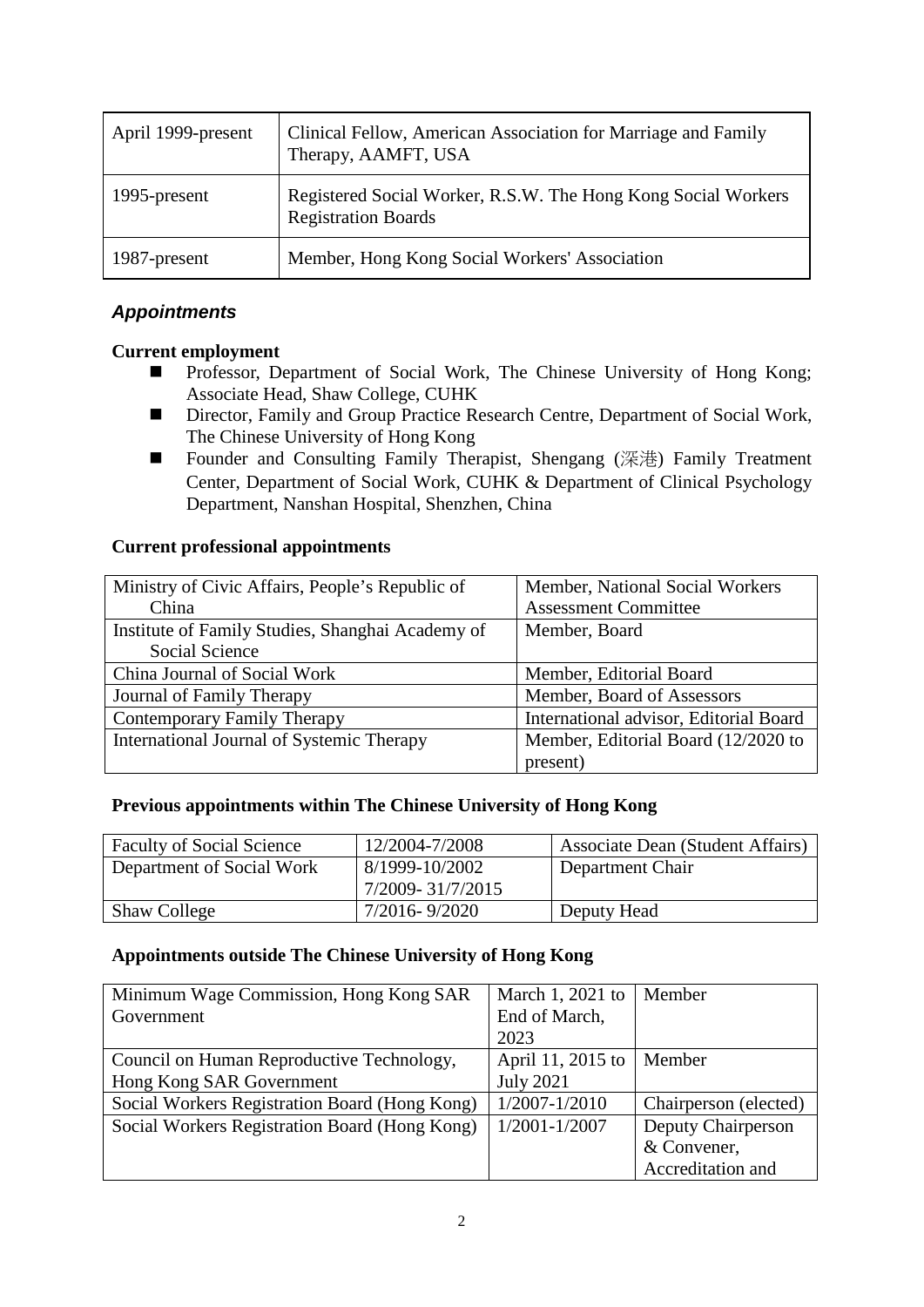|                                               |                 | Registration                |
|-----------------------------------------------|-----------------|-----------------------------|
|                                               |                 | Committee                   |
| Social Workers Registration Board (Hong Kong) | 1/2001-1/2004   | Member, Committee           |
|                                               |                 | on Review of                |
|                                               |                 | Ordinance of Social         |
|                                               |                 | <b>Workers Registration</b> |
|                                               |                 | Board                       |
| Mental Health Review Tribunal, Hong Kong      | 10/1996-10/2000 | Member                      |
| <b>SAR Government</b>                         |                 |                             |
| Department of Social Work, University of Hong | 8/1987-8/1988   | Full-time field             |
| Kong                                          | 10/1985-8/1987  | instructor                  |
|                                               |                 | Part-time field             |
|                                               |                 | instructor                  |
| United Christian Hospital                     | 6/1979-9/1985   | <b>Medical Social</b>       |
|                                               |                 | Worker II                   |
|                                               |                 | (specialized in             |
|                                               |                 | psychiatric services)       |

# *Journal Editorship*

| Journal of Family Therapy                      | 5/2012        | Guest Editor of a<br>Special Issue on<br>Family Therapy and<br>Southeastern Asian<br>Region |
|------------------------------------------------|---------------|---------------------------------------------------------------------------------------------|
| Hong Kong Journal of Social Work               | 1/2002-1/2006 | Editor-in-Chief                                                                             |
| Journal of Social Work Practice and Evaluation | 1/2001-1/2002 | <b>Associate Editor</b>                                                                     |

# *Reviewer for the following international journals and publishers (last 5 years)*

- Children and Youth Service Review
- Journal of Child and Family Studies
- Family Process
- Journal of Family Therapy
- Journal of Marital and Family Therapy
- Contemporary Family Therapy
- Clinical Child Psychology and Psychiatry
- Culture, Medicine and Psychiatry
- Social Work in Mental Health
- Social Work in Health Care
- Journal of Social Work Practice and Research
- Journal of Ethnic & Cultural Diversity in Social Work
- Sexual Health
- The Open Family Studies Journal
- Social Indicators Research
- Open University Press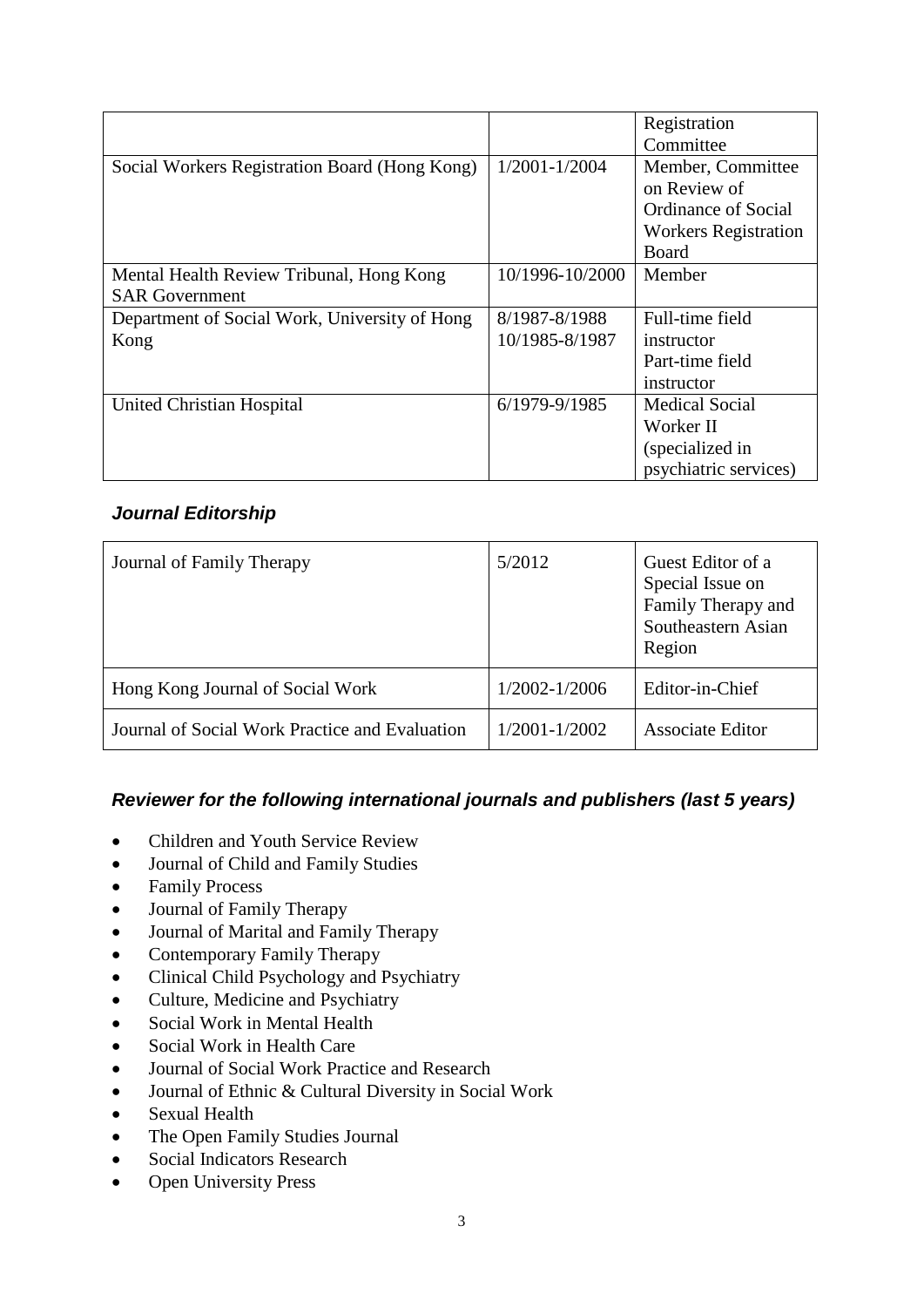• Allen & Unwin Book Publishers

# *Invited keynote/ lectures/workshop (last 5 years)*

- Professional seminar entitled "Family-based intervention for Chinese families of adolescents with intellectual disabilities" on December 4, 2021, organized by the Family and Group Practice Research Centre, Department of Social Work and the Hong Kong Joint Council of Parents with Children with Mental handicap (HKJCPMH)
- Online workshop in the Virtual Seminar entitled "Evidence-based social work practice", organized by Department of Sociology, Zhejiang University on November 5, 2021(invited)
- Online presentation in the Virtual Annual Conference entitled "Family Therapy in Dynamic Asia" on October 24, 2021, organized by the Asian Academy of Family Therapy and Korean Association of Family Therapy (Invited)
- Online workshop on June 26, 2021, invited by Caritas-Hong Kong
- Online professional forum on May 22, 2021, organized jointly by the Hong Kong Academy of Social Work and the Family and Group Practice Research Centre, Department of Social Work.
- Online professional forum on May 17, 2021, Department of Sociology, Zhejiang University, Hangzhou, China (invited)
- Online professional seminar on April 3, 2021, organized by Saudi Social Studies Society, Saudi Arabia (invited pre-conference workshop)
- Online academic and professional seminar on January 29, 2021, jointly organized by Medical Social Service, Shenzhen Children Hospital and the Family and Group Practice Research Centre of Department of Social Work, CUHK.
- Online academic and professional seminar on January 16, 2021, organized by the Family and Group Practice Research Centre of Department of Social Work, CUHK for school teachers
- Online seminar on December 18, 2020, jointly organized by Zhejiang University, Hangzhou and the Family and Group Practice Research Centre, The Chinese University of Hong Kong.
- Online seminar on November 16, 2020, organized by Renmin University of China, Beijing.
- Online workshop on July 24, 2020, organized by Southeast University, Nanjing.
- Research seminar on December 26, 2019 and December 27, 2019 in Nanjing Normal University and Nanjing University respectively (Invited presentation)
- 2019 Conference on Attention Deficit Hyperactivity Disorder on October 19, 2019 in Hong Kong (invited Keynote)
- International Special Education Exhibition, August 29-September 1, 2019 in Kuala Lumpur, Malaysia (invited keynote and plenary speaker)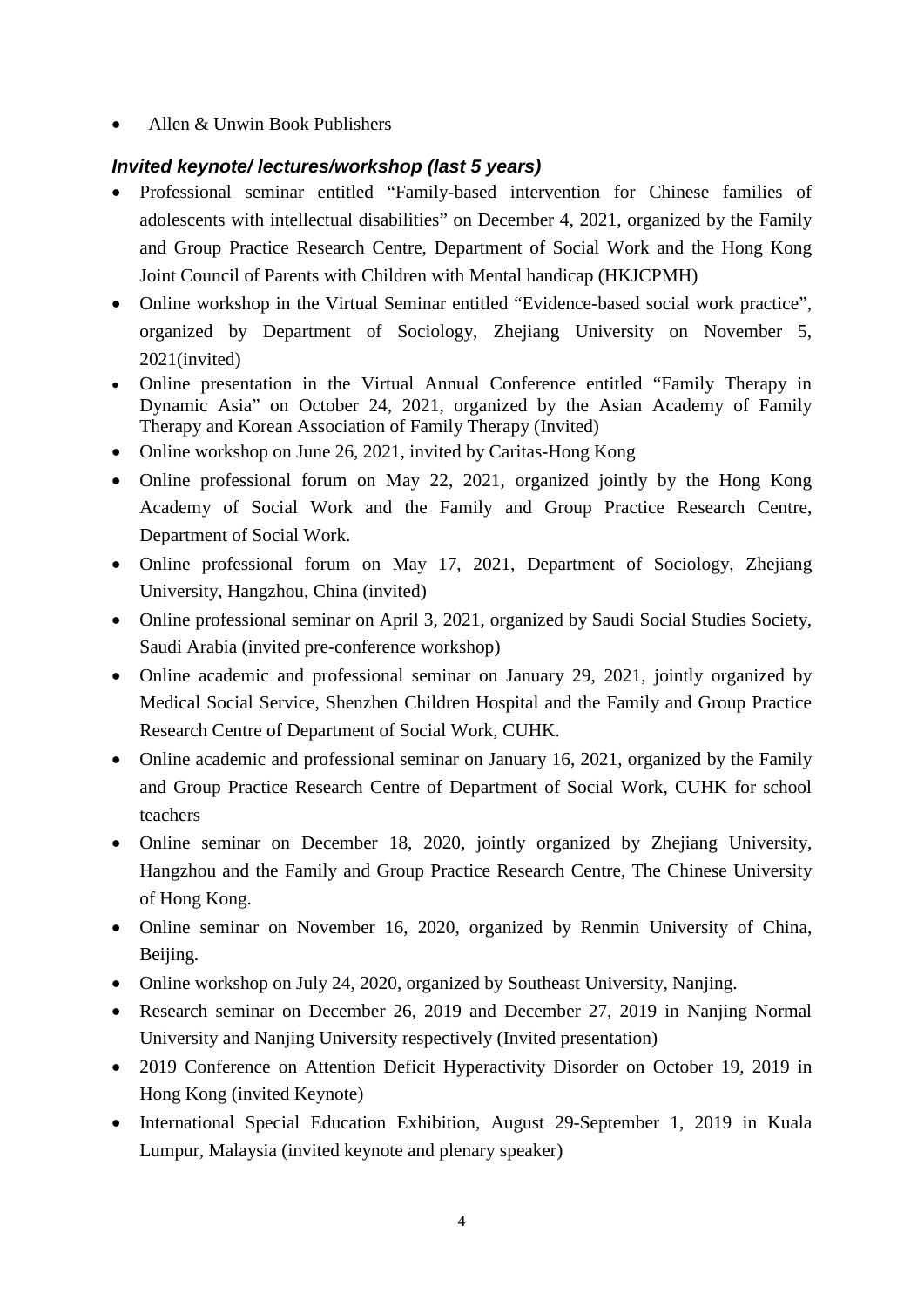- Family Centred Treatment for Mental Health Issues: Contemporary Challenges and Advanced Practices Symposium, July 19, 2019 (Invited workshop)
- 6th Annual Conference of Asian Academy of Family Therapy, July 8-9, 2019, Batam Island, Indonesia (Invited presentation)
- 2019 Taiwan-Hong Kong Social Image and Social Development Conference, May 30, 2019, Taipei, Taiwan (Invited presentation)
- Social Work Research Institute, Taiwan National Cheng Chi University, May 29, 2019 (Invited seminar)
- Hong Kong Family Welfare Society  $70<sup>th</sup>$  Anniversary Symposium on Family Wellbeing in a Changing Society, organized by the Hong Kong Family Welfare Society, May 17, 2019 (Invited keynote)
- Industry Forum, organized by UBS/Operation Santa Claus Leadership Program for the NGO Leaders, organized by the Department of Social Work, CUHK, December 4, 2018 (Invited plenary presentation)
- $5<sup>th</sup>$  Annual Conference of Asian Academy of Family Therapy, Taipei, October 25-28, 2018 (Invited plenary presentation)
- Conference on "Better Family for Better Society—Turning Vision into Action", organized by Caritas – Hong Kong on October 20, 2018 (Invited keynote)
- International conference "Social Welfare Policy, Practice, Research and Education: Public Engagement & Social Impact", organized by Department of Social Work, CUHK on October 18-19, 2018 (Invited workshop).
- International Conference "Effective measures to cope with poverty: Lessons from Italy and other countries, organized by the International Associations for Outcome-Based Evaluation and Research on Family and Children's Services (iaOBERfcs) on October 10, 2018, Rome, Italy (Invited presentation)
- Spring School of Young Sociologists and Social Workers in Almaty, Kazakhstan, May 22-28, 2018 (Invited keynote and 3-day lectures)
- 2018 Symposium on children with ADHD and autism, Xi'an Children Hospital, March 31, 2018, Xi'an, China (Invited Keynote)
- 2018 World Congress of Family Therapy, International Association of Family Therapy, March 8-10, 2018, Bangkok, Thailand (Invited keynote)
- 4th Annual Conference of Asian Academy of Family Therapy & Japanese Association of Family Therapy, November 1-4, 2017, Tsukuba, Japan (Invited presentation)
- PHAB Symposium 2017: Psychological well-being of people with acquired disability, 16/9/2017, Hong Kong (Invited keynote)
- Conference of International Association for Outcome-based Evaluation and Research on Family and Children's Services, September 7-8, 2017, Hong Kong (Invited keynote)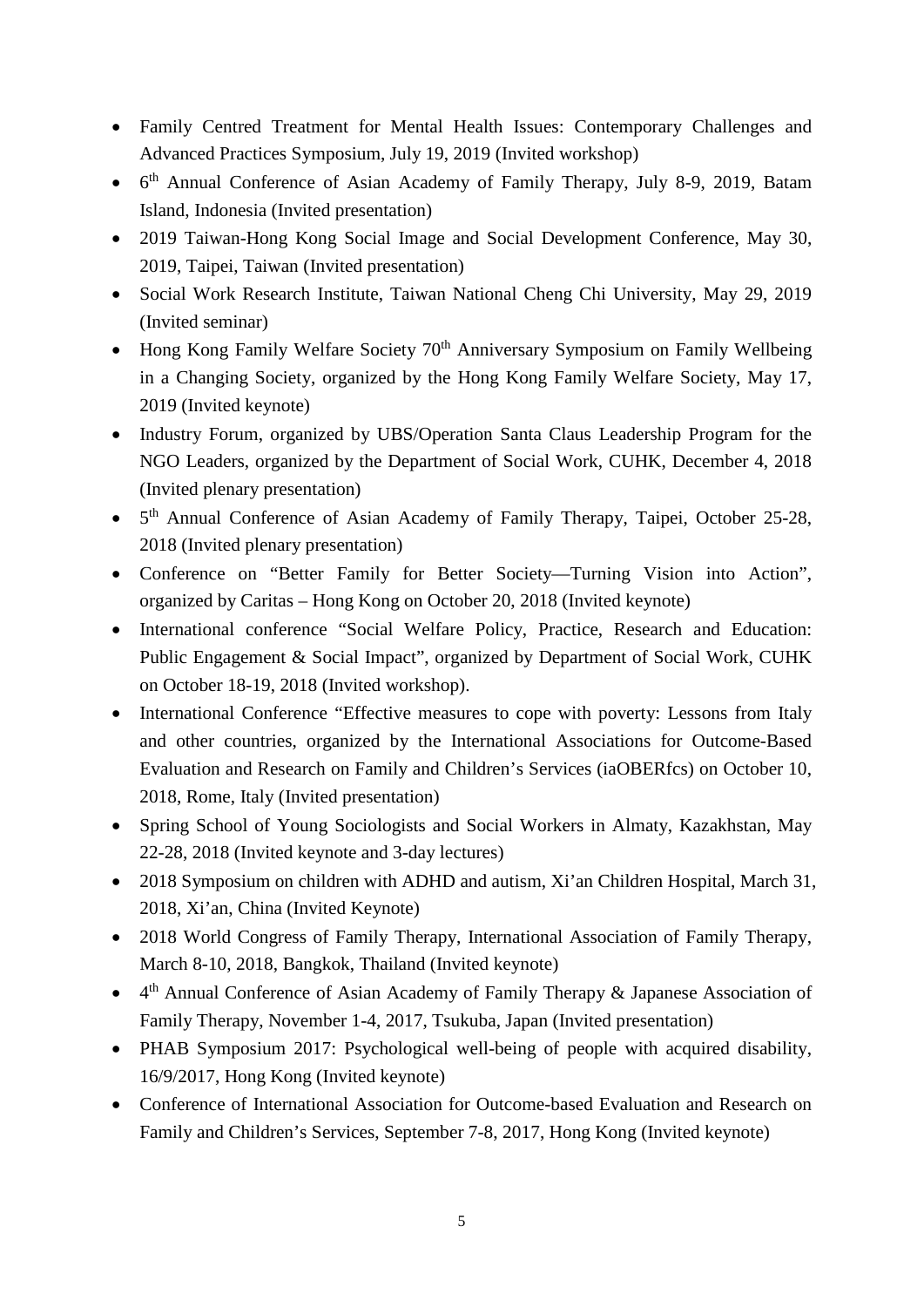- 4<sup>th</sup> International Conference on Practice Research, May 22-24, 2017, Hong Kong (Invited master workshop)
- 5<sup>th</sup> CIFA Regional Symposium 2016, November 3-5, 2016, Seoul, South Korea (Invited plenary presentation)
- 13<sup>th</sup> Hong Kong Palliative Care Symposium, October 22, 2016, Hong Kong (Invited Keynote and a half-day workshop)
- 3rd Annual Conference of Asian Academy of Family Therapy, October 14-16, 2016, Shanghai, China (Invited plenary presentation)
- 7<sup>th</sup> Summer University in Social Work, June 28, 2016, Lausanne, Switzerland (Invited lecture)
- 2016 Family Therapy Professional Education Tripartite Forum: Dialogue, Exchange and Future Development, Taipei, Taiwan, 15/5/2016 (Invited keynote)
- International Conference on Eating Disorders 2016, San Francisco, 6/5/2016 (Invited plenary presentation)
- Symposium on Service Learning, Chung Chi college, CUHK,  $9/4/2016$ . (Invited keynote)

## **Awards and Honour**

- 1. Visiting Professor, Department of Sociology, Zhejiang University, Hang Zhou (December 2020 to present)
- 2. Honorary Fellow, the Hong Kong Academy of Social Work (April 2020 onward)
- 3. Visiting scholar, The Foundation of the First President of the Republic of Kazakhstan –Elbasy, the Council of Young Scientists under the Foundation and the Department of Sociology and Social Work of Kazakh National University named after al-Farabi, May 22-28, 2018.
- 4. Long Service Award (2014)
- 5. Best paper award (2012) in the journal *Youth Exploration*
- 6. Justice of the Peace (July 2011 onwards)
- 7. HKU  $60<sup>th</sup>$  Anniversary Distinguished Alumni Award (1/2010)
- 8. Faculty Exemplary Teaching Award (2009)
- 9. VC Exemplary Teaching Award (2009)

## *Specialized areas*

Family therapy and multiple-family therapy, mental health with recent emphasis on eating disorders (ED), attention deficit hyperactivity disorder (ADHD) and family study.

# *Publications*

## **Dissertations**

1. Ma, L. C. (1995). *The Adjustment Process of Patients Suffering from Neoplasm of Nasopharynx throughout the Course of Illness: A Panel Study in Hong Kong*. Ph.D. Dissertation, The University of Hong Kong.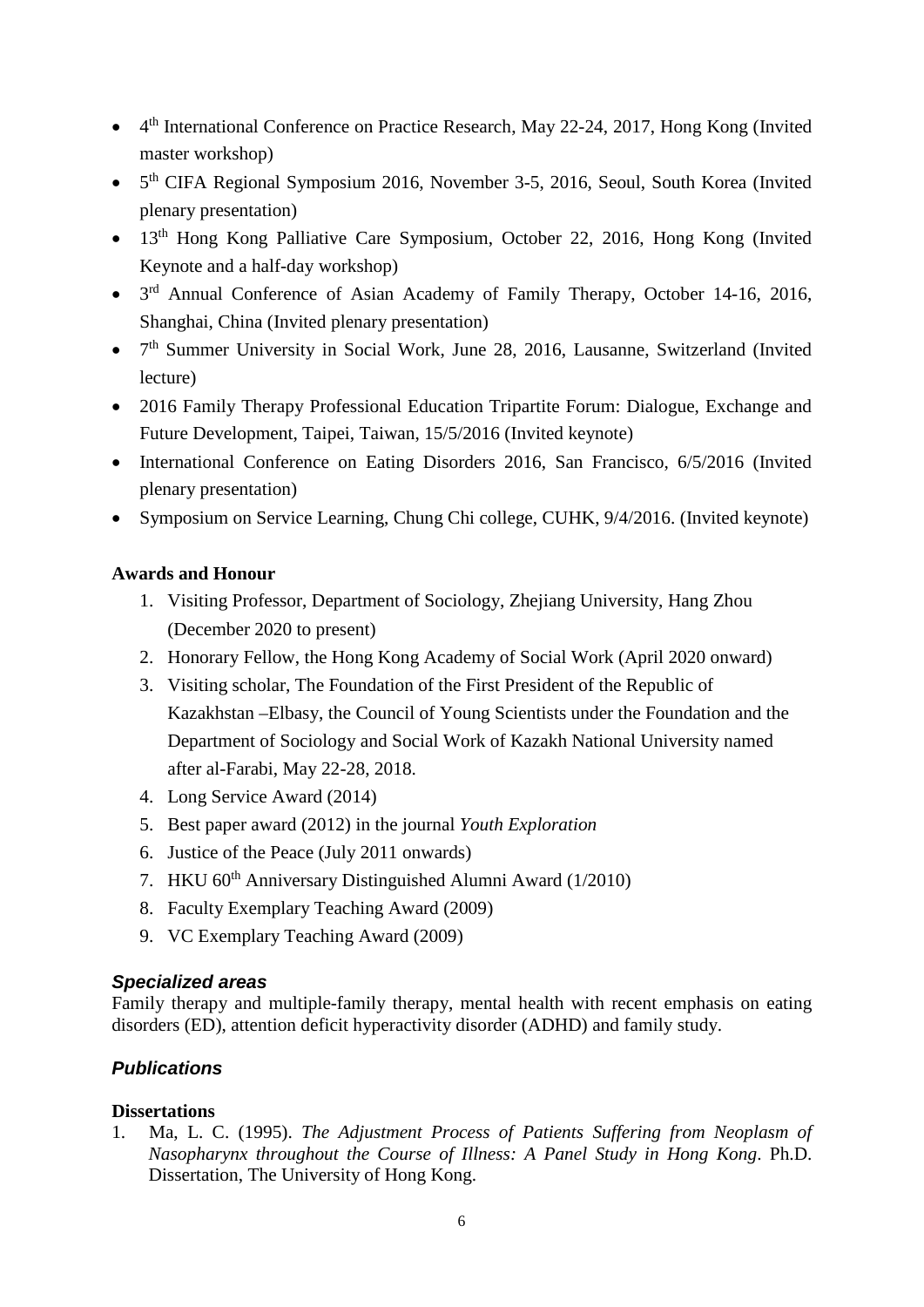2. Ma, L. C. (1984) *The Development of a Practice Model in Working with Family Members of Psychotic Patients - An Effort Toward Tertiary Prevention of Mental Illness in Hong Kong*. M. Soc. Sc. Dissertation, The University of Hong Kong

#### **Refereed journal papers (total no = 112)**

- 1. Ma, J. L. C., Xia, L. L., Yau-Ng, M. & Yiu, C. (2021). Treatment efficacy of multiple family therapy in helping Chinese children of depressed parents in Hong Kong, China. *Family Process*, 00, 1-15. [https://doi.org/10.1111/famp.12736.](https://doi.org/10.1111/famp.12736)
- 2. Ma, J. L. C. (2021). Family-based intervention for Chinese families of children with attention deficit hyperactivity disorder (ADHD) in Hong Kong, China. *Australian and New Zealand Journal of Family Therapy*, *42*, 402-413. doi: 10.1002/anzf.1468.
- 3. Xia, L. L. L. & Ma, J. L. C. (2021). A gendered analysis of symptom severity and perceived social support of Hong Kong Chinese parents with depression. *Social Work in Mental Health*, *19*(4), 306-323, DOI:10.1080/15332985.2021.1917473.
- 4. Ma, J. L. C., Xia, L. L. L., Yau-Ng, L. T., & Yiu, C. Y. Y. (2021). Treatment efficacy of multiple family therapy in helping Hong Kong Chinese parents recover from depression. *Journal of Family Therapy*, *0*: 1-2, doi:10.1111/1467-6427.12340.
- 5. Ma, J. L. C., Wong, J. C. Y., & Xia, L. L. (2020). Resolving intergenerational conflicts for a Hong Kong Chinese couple with a wife having high functioning autism (HFA) through structural family therapy. *Asian Journal of Family Therapy*, *4*(27): 15-29. [http://www.familytherapy.or.kr/kaft/bbs/board.php?bo\\_table=en\\_bo\\_07.](http://www.familytherapy.or.kr/kaft/bbs/board.php?bo_table=en_bo_07)
- 6. Si, Y., Ma, J. L. C., & Zhang, J. (2020). Factors Influencing Parenting Stress among Chinese Families of Children with Attention-Deficit/Hyperactivity Disorder in Xi'an, China, *Children & Youth Service Review*, <https://doi.org/10.1016/j.childyouth.2020.105148>
- 7. Xia, L. L. L. & Ma, J. L. C. (2020). Sitting in: the experience of learning and practicing family therapy through being a co-therapist, *Family Process*, *1914-1927*, doi: 10.1111/famp.12531.
- 8. Ho, H. W. M., Ma, J. L. C., & Lai, K. Y. C. (2020). Power relation in a school-context: Resistance of Chinese caregivers of school-age children with attention deficit hyperactivity disorder, *International Social Work*, 1-15, DOI: 10.1177/0020872819896825.
- 9. Ma, J. L. C., Wong, J. C. Y., Xia, L. L. L., & Lo, J. W. K. (2020). Repairing the parent-child relationship for a Hong Kong Chinese family of an adult daughter with high functioning autism (HFA) through structural family therapy and multiple family therapy. *Contemporary Family Therapy*, *42*: 121-130. https://doi.org/10.1007/s10591-019-09529-2
- 10. Ma, J. L. C., Lai, K., Xia, L. L. (2020). Perceived social support, perception of competence and hope among Chinese children with attention deficit hyperactivity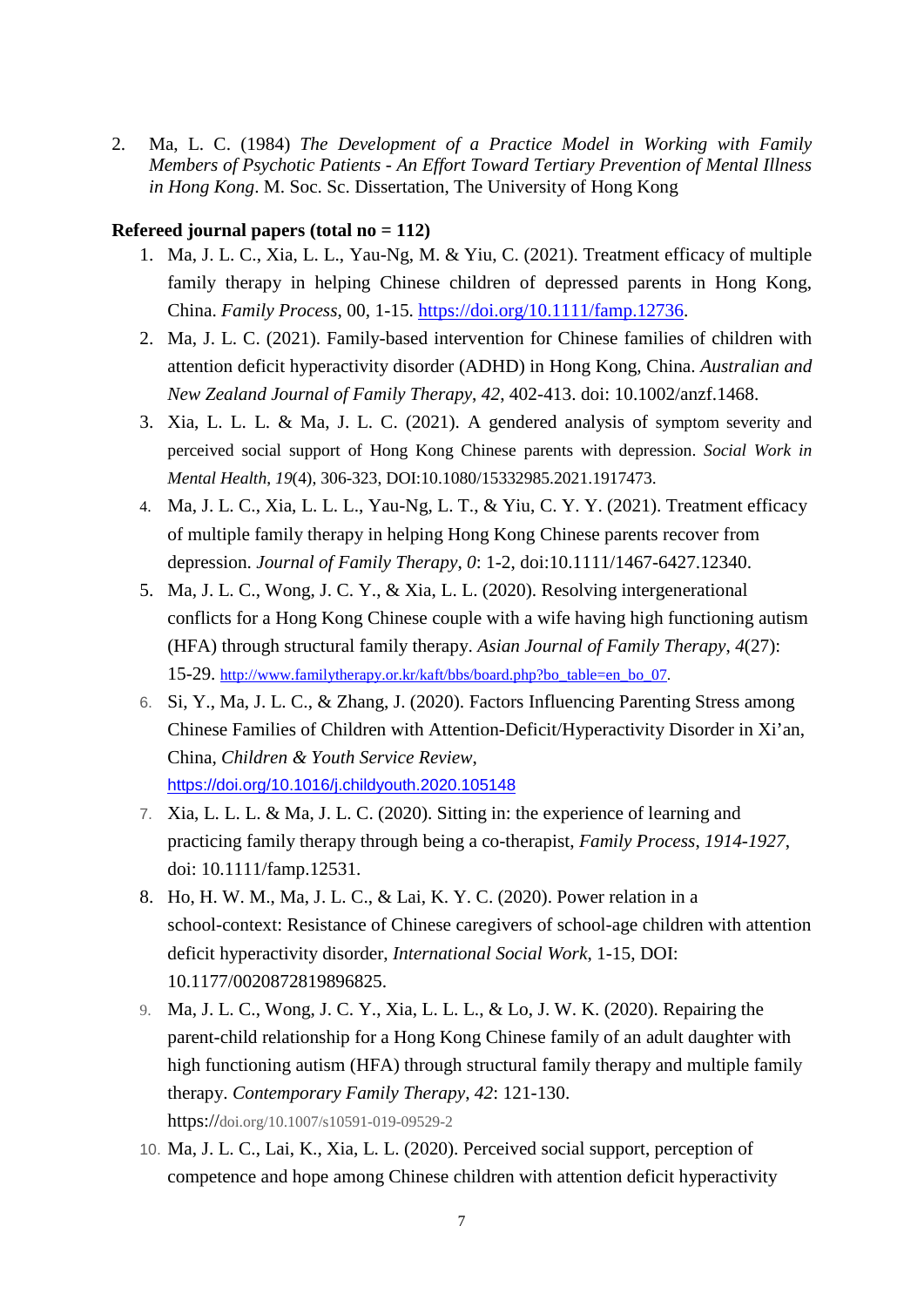disorder in a Chinese context: Children's perspective. *Child & Family Social Work*. *25*: 74-82, https//doi.org/10.1111/cfs.12655.

- 11. Ma, J. L. C., Wong, J. C. Y., & Xia, L. L. (2019). Helping a Chinese depressed adult with high functioning autism to reconnect with his family through structural family therapy. *Journal of Family Therapy*, *0*: 1-18. Doi: 10.1111/1467-6427.12281.
- 12. Ma, J. L. C. (2019). Educational poverty of children of the poor and alleviation measures of it in Hong Kong, China. *Supplement to the Journal "Studi Zancan", 3-4: 22-29*. [https://shop.fondazionezancan.it/media/free-content/4224/SZ3-4\\_2019TUTTOsito.pdf](https://shop.fondazionezancan.it/media/free-content/4224/SZ3-4_2019TUTTOsito.pdf) (Italian) [https://shop.fondazionezancan.it/media/free-content/4227/SZ%203-4%202019%20Special%20issue.pd](https://shop.fondazionezancan.it/media/free-content/4227/SZ%203-4%202019%20Special%20issue.pdf)  $f$  (English)
- 13. Xia, L. L. & Ma, J. L. C. (2019). Childcare polices and services in Hong Kong after the handover: beyond a feminist critique. *Asian Social Work and Policy Review*, 00: 1-12, DOI: 10.1111/aswp.12182
- 14. Wong, M. M. C., Ma, J. L. C., & Yuan, R. (2019). The Impact of a Mediator's Professional Competence and the Mediation Process on a User's Outcome Satisfaction, *Asian Social Work and Policy Review*, 00: 1-10, DOI: 10.1111/aswp.12176.
- 15. Wong, M. M. C., Ma, J. L. C., & Xia, L. L. L., (2019). A qualitative study of the parents' and children's view of family Mediation. *Journal of Divorce and Remarriage*, DOI: 10.1080/10502556.2018.1558857.
- 16. Lo, J. W. K., & Ma, J. L. C. (2019). Understanding attention deficit hyperactivity disorder from social-ecological and evolutionary perspectives: Implications for an alternative psychosocial intervention for Chinese families of adolescents with ADHD. *Movement and Nutrition in Health and Disease*, 3, 42-47. DOI:10.5283/mnhd.20.
- 17. Wong, M. M. C., Ma, J. L. C. & Leung, L. (2019). Impact of Poverty on Children under Out-of-home Care Services in a Chinese Context and the Application of Multiple Family Group to enrich their Family Life. *Children and Youth Service Review*, 97, 76-84. https: //dx.doi.org/10.1016/j.childyouth.2017.06.13.
- 18. Cheung, D. S. T., Deng, W., Tsao, S. W., Ho, R. T. H., Chan, C. L. W., Fong, D. Y. T., Chau, P. H., Hong, A. W. L., Fung, H. Y. K., Ma, J. L. C., Agnes FY Tiwari, A. F. Y. (2019). Effects of a Qigong Intervention on Telomerase Activity and Mental Health in Chinese Women Survivors of Intimate Partner Violence: A Randomized, Wait-list–controlled Trial. *Complimentary and Alternative Medicine*, (2)1: e186967. Doi.10.1001/jamanetworkopen.2018.6967.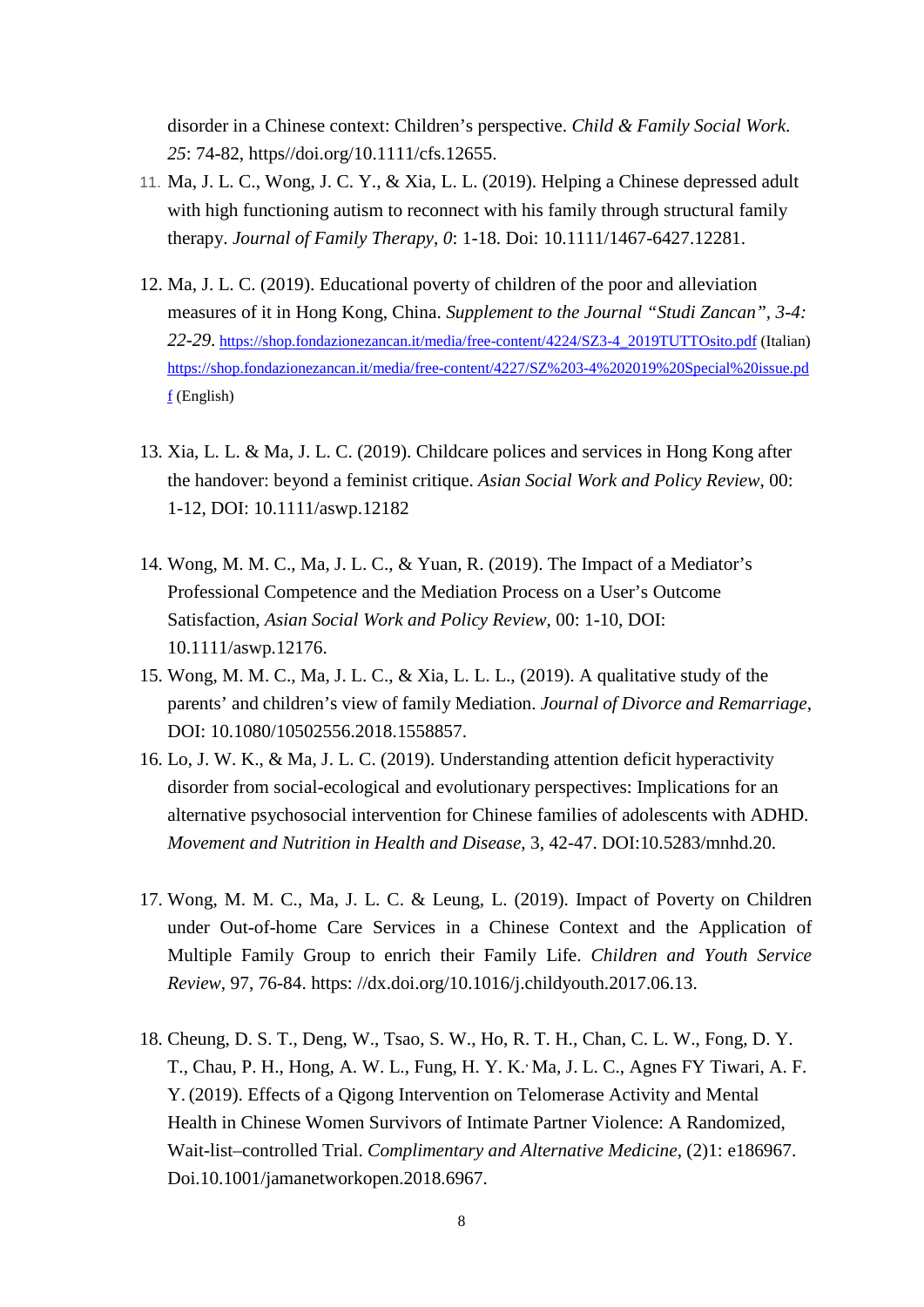- 19. Ma, J. L. C., Lai, K., Wan, E. S. F., & Xia, L. L. (2019). Multiple family therapy for Chinese families of children with attention deficit hyperactivity disorder: treatment efficacy from the children's perspective, and their subjective experiences. *Journal of Family Therapy*, *41:*599-619*.* Doi: 10.1111/1467-6427.12240.
- 20. Ma, J. L. C., Yuan, R., Leung, T. Y. K., & Wong, O. L. (2018). Subjective experiences of psychiatric nurses being trained in family therapy: A qualitative inquiry. *Asian Journal of Family Therapy*. *2*(2), 27-41.
	- a. [http://www.familytherapy.or.kr/kaft/bbs/board.php?bo\\_table=en\\_bo\\_07&wr\\_id=2](http://www.familytherapy.or.kr/kaft/bbs/board.php?bo_table=en_bo_07&wr_id=20) [0](http://www.familytherapy.or.kr/kaft/bbs/board.php?bo_table=en_bo_07&wr_id=20)
- 21. Ma, J. L. C., Lai, K. Y. C., & Xia, L. L. (2018) Treatment efficacy of multiple family therapy for Chinese families of children with attention deficit hyperactivity disorder. *Family Process*, *57*(2), 399-414. Doi:10.1111/famp.12297.
- 22. Lai, K., Ma, J. L. C., & Xia, L. L. (2018). Multi family therapy for children with ADHD in Hong Kong: The different impact on fathers and mothers. *Journal of Attention Disorders*, *0* (0), 1-9, DOI:10.1177/1087054718756195.
- 23. Wan, E. S. F., Lo, J. W. K., Ma, J. L. C., Ng, M., & Lai, K. (2018). Parental experience in multi-family therapy for Chinese families of children with attention deficit hyperactivity disorder: Exploring the role of mutual aid. *Asian Journal of Family Therapy*, *2*(1), 62-76. Journal homepage: [http://www.familytherapy.or.kr/kaft/en\\_index.phd.](http://www.familytherapy.or.kr/kaft/en_index.phd)
- 24. Ma, J. L. C., Yuan, R. R., Leung, T. Y. K., & Wong, O. L. (2018). Learning outcome of a family therapy training course for psychiatric nurses in a Chinese context. *Contemporary Family Therapy*, *40*, 119-127. DOI 10.1007/s10591-017-9422-1.
- 25. Ma, J. L. C., Yau, M. L. D., Yuan, R. R. (2017). Roles and Challenges of professional supervision in social service agency development: The case of Jinan, Shandong. *Social Work Review*. 129-145. (In Chinese). 專業督導在機構發展的角色與挑戰、載 於 <社會工作評論>.上海復旦大學出版。
- 26. Ma, J. L. C., Lai, K., & Wan, E. S. F. (2017). Multi-family group intervention for Chinese families with a child suffering from attention deficit hyperactivity disorders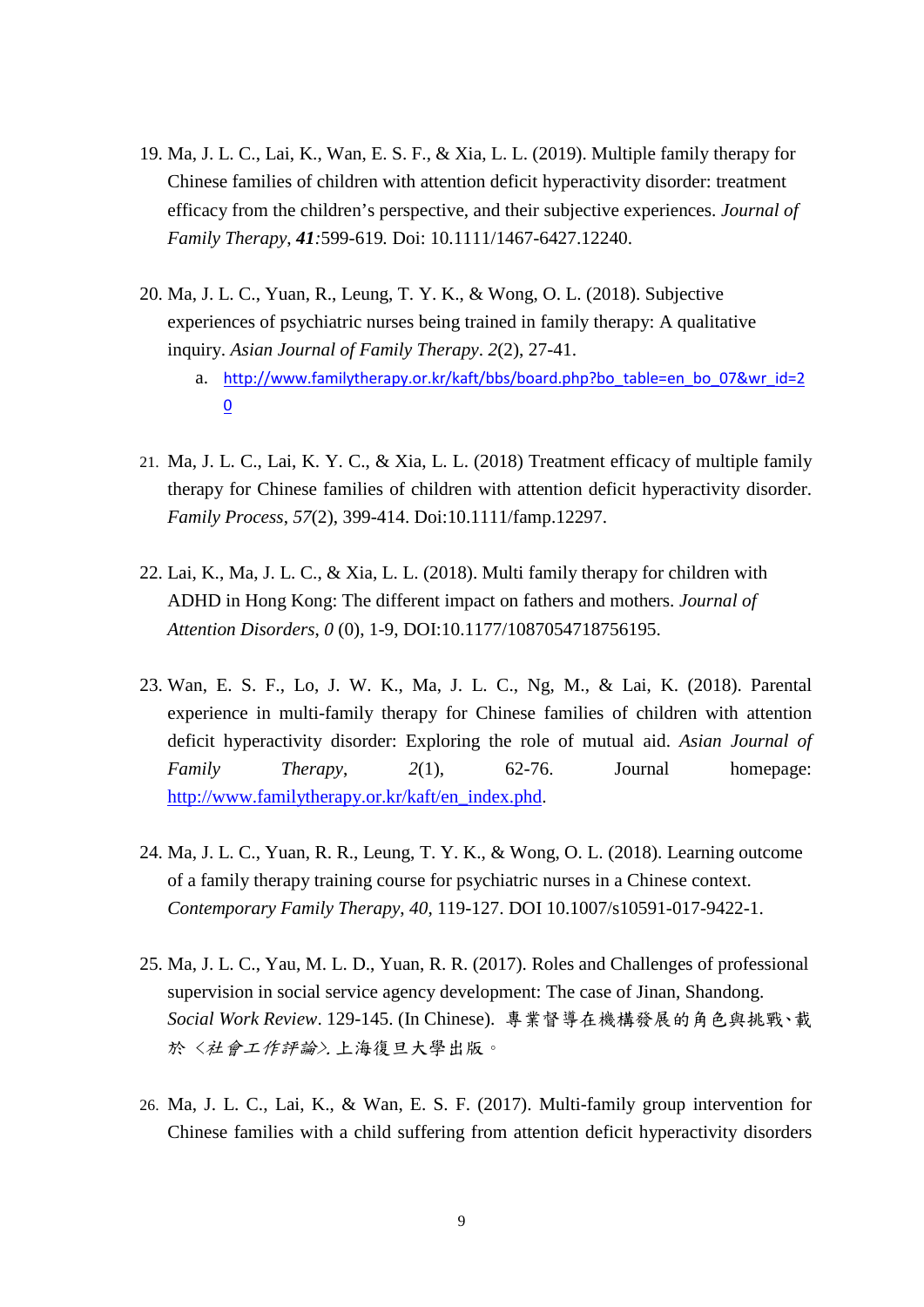in a Chinese context. *Social Work with Groups*, *40*(3), 244-260. DOI:10.1080/01609513.2015.1132028.

- 27. Ma, J. L. C., Lai, K., & Lo, J. W. K. (2016). Impact of Age and Symptoms Severity on Parent-Child Relationships and Self-Perception among Chinese Children with Attention Deficit Hyperactivity Disorder, *Social Work in Mental Health*. [http://www.tandfonline.com/doi/full/10.1080/15332985.2016.1261752.](http://www.tandfonline.com/doi/full/10.1080/15332985.2016.1261752)
- *28.* Wan, E. S. F., Ma, J. L. C., Lai, K., & Lo, W. K. (2016). The Subjective Experiences of Attention Deficit and Hyperactivity Disorder of Chinese Families in Hong Kong: The Co-construction of Meanings in Multiple Family Group. *Health & Social Work,*  1-9. Doi: 10.1093/hsw/hlw023
- 29. Ma, J. L. C. & Lai, K. (2016). Paternal and maternal experiences in caring for children with attention deficit hyperactivity disorder in a Chinese society. *Asian Social Work and Policy Review*. 1-15. Doi:10.1111/aswp.12089.
- 30. Ma, J. L. C., Lai, K. Y. C. & Lo, W. K. (2016). Perceived social support in Chinese parents of children with attention deficit hyperactivity disorder in a Chinese context: Implications for social work practice. *Social Work in Mental Health*, DOI:10.1080/15332985.2016.1159643.
- 31. Ma, J. L. C., Lai, K., & Wan, E. S. F. (2015). Maltreatment in parent-child relationships in Chinese families with children suffering from attention deficit hyperactivity disorder in Hong Kong: A qualitative study. *British Journal of Social Work*, 1-19, doi-10.1093/bjsw/bev079.
- 32. Ma, J. L. C., Wong, C. K., Tse, S. K. (2015). A Community Mental Health Approach in Identifying People at Risk of Poor Mental Health: A Case Study in Hong Kong. *Advances in Applied Sociology*. *5*, 243-257. Doi: 10.4236/associ.2015.59023.
- 33. Ma, J. L. C. & Lai, K. (2014). Family engagement in children with mental health needs in a Chinese context: A dream or reality? *Journal of Ethnic and Cultural Diversity in Social Work*. 23(3-4), 173-189. DOI: 10.1080/15313204.2013.838815.
- 34. Tiwari, A., Chan, C., Ho, R., T. H., Tsao, G., S. W., Deng, W., Hong, W. L., Fong, D., Y. T., H. F. Y. Yuk-Fung, H. Y. K., Pang, E. P. S., Cheung, D. S. T., & Ma, J. L. C. (2014). Effect of a qigong intervention program on telomerase activity and psychological stress in abused Chinese women: a randomized, wait-list controlled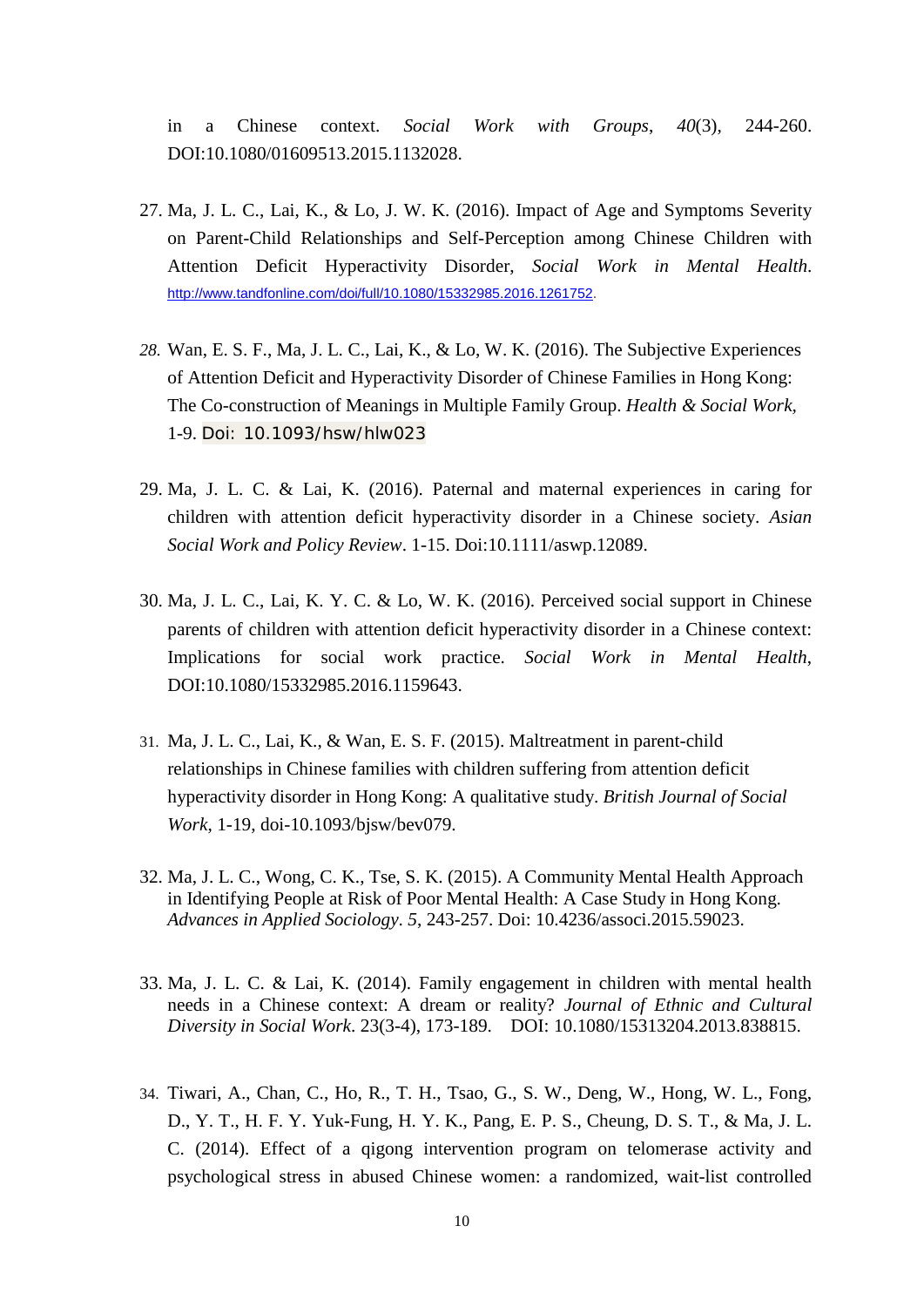trial. *BMC Complementary and Alternative Medicine*. 14:300. Doi:10.1186/1472-6882-14-300.

- 35. Wong, M. M. C., Ma, J. L. C., & Leung, L. C. L. (2014). Multiple family group therapy for families with children placed in out-of-home care in a Chinese Context. *Social Work with Groups*, 00: 1-16, DOI: 10.1080/01609513.2014.921882.
- 36. Ma, J. L. C. (2014). The father's roles in the recovery of young Chinese suffering from eating disorders in two Chinese cities, Hong Kong and Shenzhen. *Journal of Family Therapy*, Doi: 10.1111/1467-6427.12037.
- 37. Lau, Y. K., Ma, J. L. C., Wan, P. S., & Lai, L. Y (2014). The work-family interface in Hong Kong: Implications for social work practice. *Journal of Family Social Work*, 17, 3-20. DOI:10.1080/10522158.2013.865286.
- 38. Leung, S. F., Ma, J. L. C., & Russell, J. (2013). Enhancing quality of life in people with disordered eating using an online self-help programme. *Journal of Eating Disorders*, *1:9,* doi:10.1186/2050-2974-1-9.
- 39. Wong, O. L., & Ma, J. L. C. (2013). Development of Family Therapy in Hong Kong, *Contemporary Family Therapy*. (DOI) **10.1007/s10591-013-9251-9.**
- 40. Ma, J. L. C., Wan, E. S. F., & Wong, M. M. C. (2013). Experiencing multiple family groups in a Chinese context: the clients' perception of its helpful and unhelpful impact. *Journal of Social Work Practice: Psychotherapeutic Approaches in Health, Welfare and Community*, *27*(1), 34-47. DOI:10.1080/02650533.2012.706217.
- 41. Leung, S. F., Ma, J. L. C., & Russell, J. (2013). Enhancing motivation to change in eating disorders with an online self-help programme. *International Journal of Mental Health Nursing*, 22, 329-339. Doi:10.1111/j.1447-0349.2012.00870.x
- 42. Lau, Y. K., Ma, J. L. C., Wan, P. S., Wong, T. K. Y., & Lai, L. Y. (2012). Work-Family Conflicts, Family Leisure Activities, and Family Functioning in Hong Kong. *International Employment Relations Review*, *18*(1), 82-100.
- 43. Ma, J. L. C. (2012). Perceived process of change in family therapy for eating disorders in Shenzhen, China: A qualitative study. *Journal of Family Psychotherapy, 23*(3), 184-201. DOI:10.1080/08975353.2012.705638.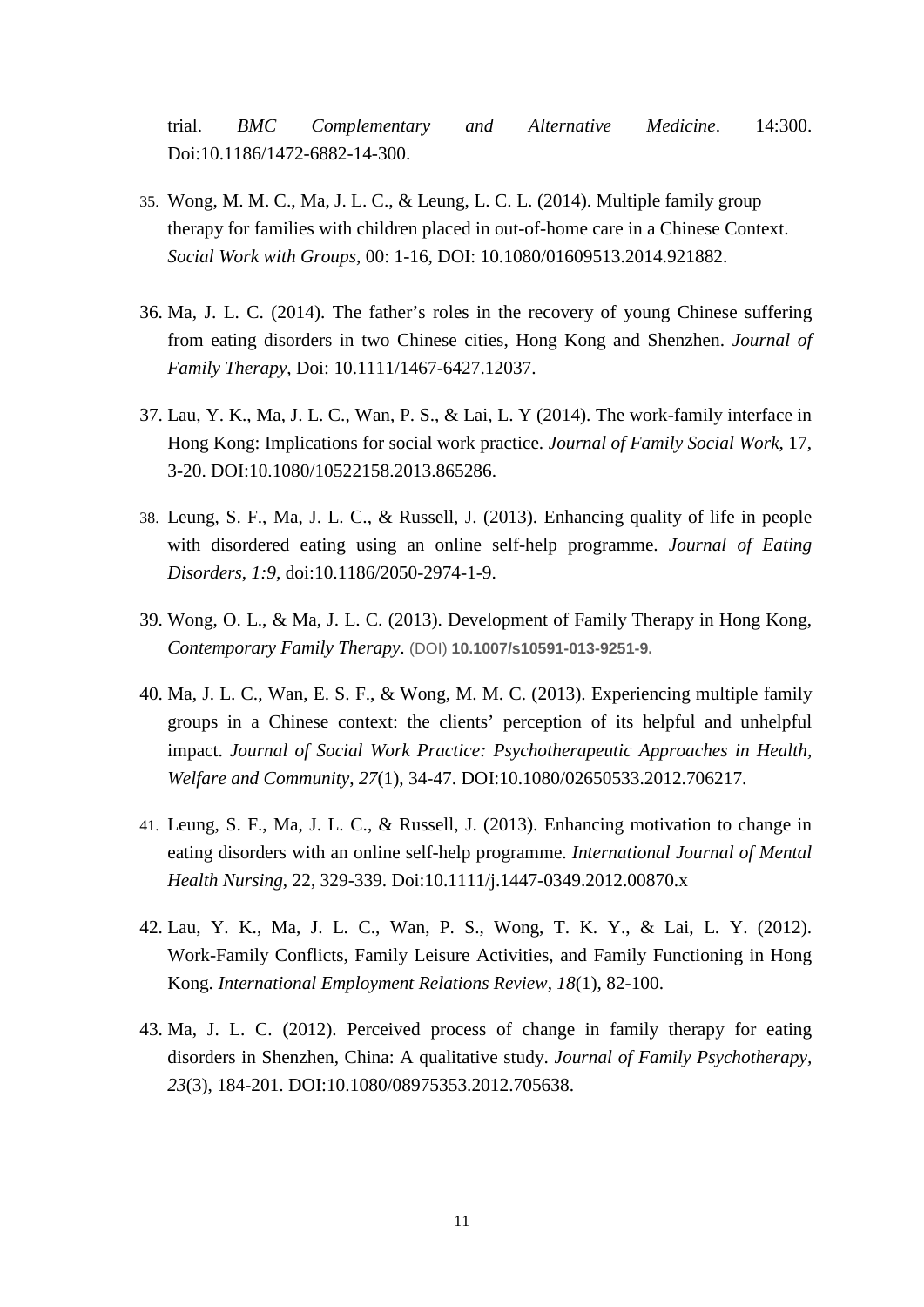- 44. Ma, J. L. C. (2012). Family-centred care for children and youth with mental health needs: The case of anorexia nervosa. *Hong Kong Journal of Mental Health*, *38*(1), 62-70.
- 45. Ma, J. L. C., Wong, T. K. Y., Lau, Y. K., & Lai, L. Y. (2012) The effect of socio-economic status and family structure on parental warmth and parental control in a Chinese context. *Asia Social Work and Policy Review*. Doi:10.1111/aswp.12002.
- 46. Ge, L. & Ma, J. L. C. (2012). Non-filial piety: an exploration of youths' beating toward their parents in Hong Kong and its implications for clinical practice. *Youth Exploration*. 173(3), 27-35. (in Chinese) (**Best paper award**).
- 47. Lau, Y. K., Ma, J. L. C., Chan, Y. K., He, L. P. (2012). Risk and protective factors of marital adjustment to cross-border work arrangement of Hong Kong residents: The waiting spouse's perspective. *Journal of Comparative Family Studies*, *43*(5), 715-730.
- 48. Leung, S. F., Ma, J. L. C., & Russell, J. (2012). Self-help behaviours of clients with eating disorders in an online programme: An open trial. *Journal of Advanced Nursing*, 00(0), 000-000. Doi:10.1111/j.1365-2648.2012.05988.x
- 49. Leung, S. F., Ma, J. L. C., & Russell, J. (2012). Breaking the silence of eating disorders with the hope of an online self-help programme. *Contemporary Nurse*, *40(2)*, 245-257.
- 50. Lau, Y. K., Ma, J. L. C., Wan, P. S., Wong, T. K. Y., & Lai, L. Y. (2011). "Leisure is undesirable"—Impact of family leisure activities on individual well-being and perceived family functioning. *China Family Research*, *6*, 17-37. Shanghai, Shanghai Social Science Academy Research Centre (in Chinese).
- 51. Ma, J. L. C., Wong, T. K. Y., Lau, Y. K., & Lai, L. Y. (2011). Parenting stress and perceived family functioning of Chinese parents in Hong Kong: Its Implications for social work practice. *Asian Social Work and Policy Review, 5,*160-180. DOI:10.1111/j.1753-1411.2011.00056.x
- 52. Ma, J. L. C., Wong, M. C., Wan, S. F., & Wong, T. Y. (2011). An alternative way of helping Chinese parents with parenting difficulties: Learning from the participants' feedback on multiple family groups in Hong Kong. *Social Work with Groups*, *34*, 158-174. DOI: 10.1080/01609513.2010.543345.
- 53. Ma, J. L. C. (2010). An exploratory study of the impact of an adolescent's eating disorders on Chinese parents' well-being, marital life and perceived family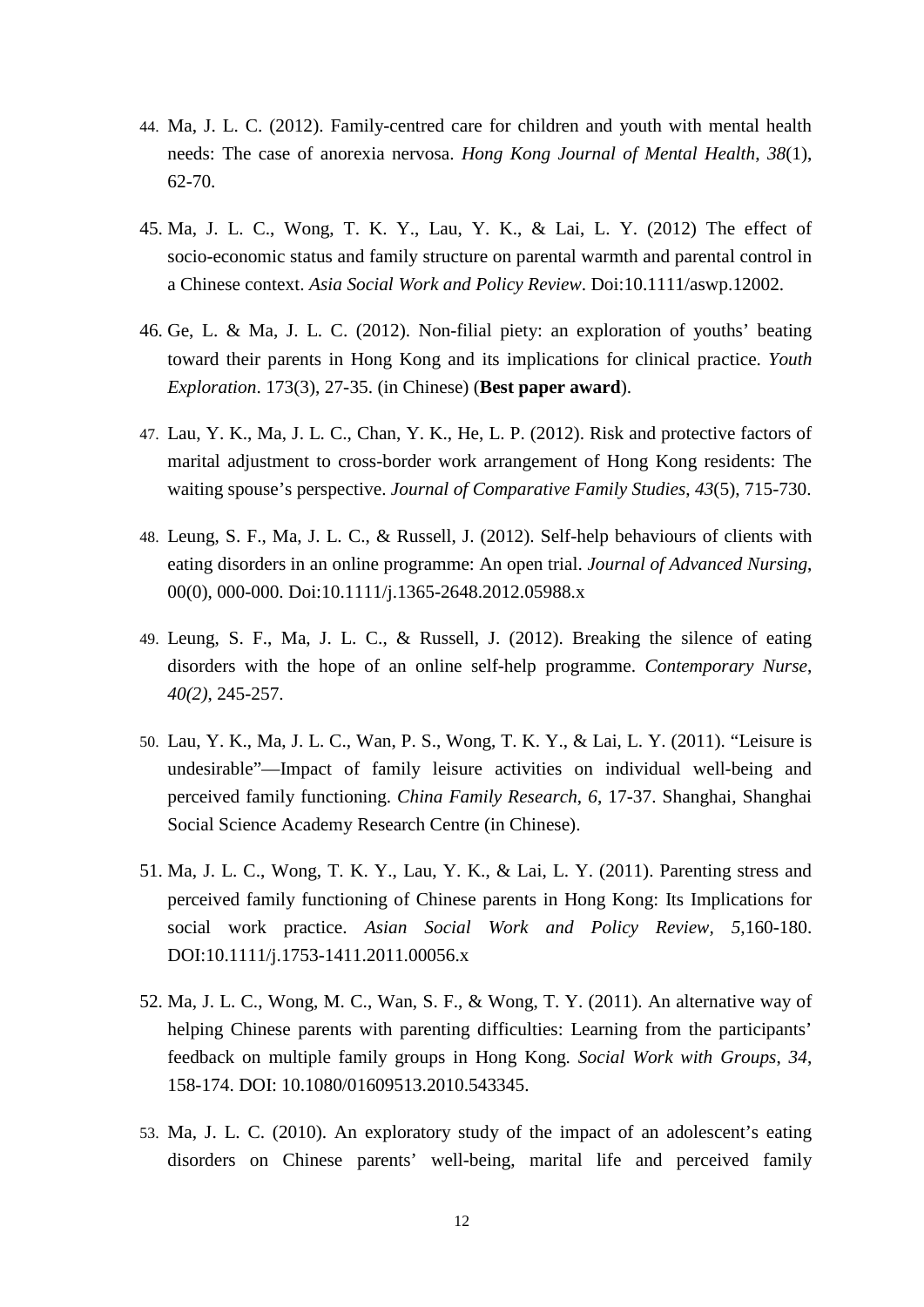functioning in Shenzhen, China: Implications for social work practice. *Child and Family Social Work*, *16*, 33-42.

- 54. Ma, J. L. C., Wong, K. Y. & Lau, Y. K. (2009). Gender differences in perceived family functioning and perceived family resources of Hong Kong families: Implications for social work practice. *Asian Social Work and Policy Review*, *3*(3), 155-174.
- 55. Ma, J. L. C., Wong, K. Y., Lau, Y. K., & Pun, S. H. (2009) Perceived family functioning and family resources of Hong Kong families: Implications for social work practice. *Journal of Family Social Work*, *12*(3), 244-263.
- 56. Lau, Y. K., Ma, J. L. C., Chan, Y. K. & He, L. P. (2009). Working in the Mainland China: A crisis or an opportunity for family. *Taiwanese Journal of Social Welfare*, *7*(2), 101-142. (in Chinese).
- 57. Ma, J. L. C., Wong, M. M. C., & Cheng, E. W. H. (2009) An exploratory study on the service efficacy of a community-based project in a Chinese context: An effort toward developing social capital for low-income families in a deprived community, *Asian Social Work and Policy Review, 3*, 22-35.
- 58. Ma, J. L. C. & Lai, K. (2009). Applicability of family therapy for Chinese children and adolescents suffering from anorexia nervosa in a Chinese context: A preliminary study. *Social Work in Mental Health*, *7*(4), 402-423.
- 59. Lau, Y. K., Ma, J. L. C., Chan, Y. K. & He, L. P. (2009). Commuting assignments in Mainland China: Cost and benefits of cross-border work arrangements. *China Journal of Social Work*. *2*(1), 52-65.
- 60. Lau, Y. K., Ma, J. L. C., Chan, Y. K. & He, L. P. (2008). A resilience perspective on family adjustment in relation to cross-border work arrangement of Hong Kong residents, *China Journal of Social Work*, *1*(3), 208-220.
- 61. Ma, J. L. C. (2008) Students' subjective perceptions of the applicability of contextual teaching and learning method in family therapy training in Hong Kong. *Educational Research Journal*, *23*(1), 117-134. (Chinese)
- 62. Ma, J. L. C. (2008). Eating Disorders, parent-child conflicts and family therapy: A qualitative inquiry in Shenzhen, China. *Qualitative Health Research*, *18*(6), 803-810.DOI: 10.1177/1049732308318737.
- 63. Ma, J. L. C. (2008) Patients' perspective of family Therapy in anorexia nervosa: A qualitative inquiry in a Chinese Context. *The Australian and New Zealand Journal of Family Therapy, 29*(1), 10-16.
- 64. Chan, Z. C.Y. & Ma, J. L. C. (2008). Unwrapping the box: Dancing with clients. *Health Care for Women International*, *29*(4), 431-445.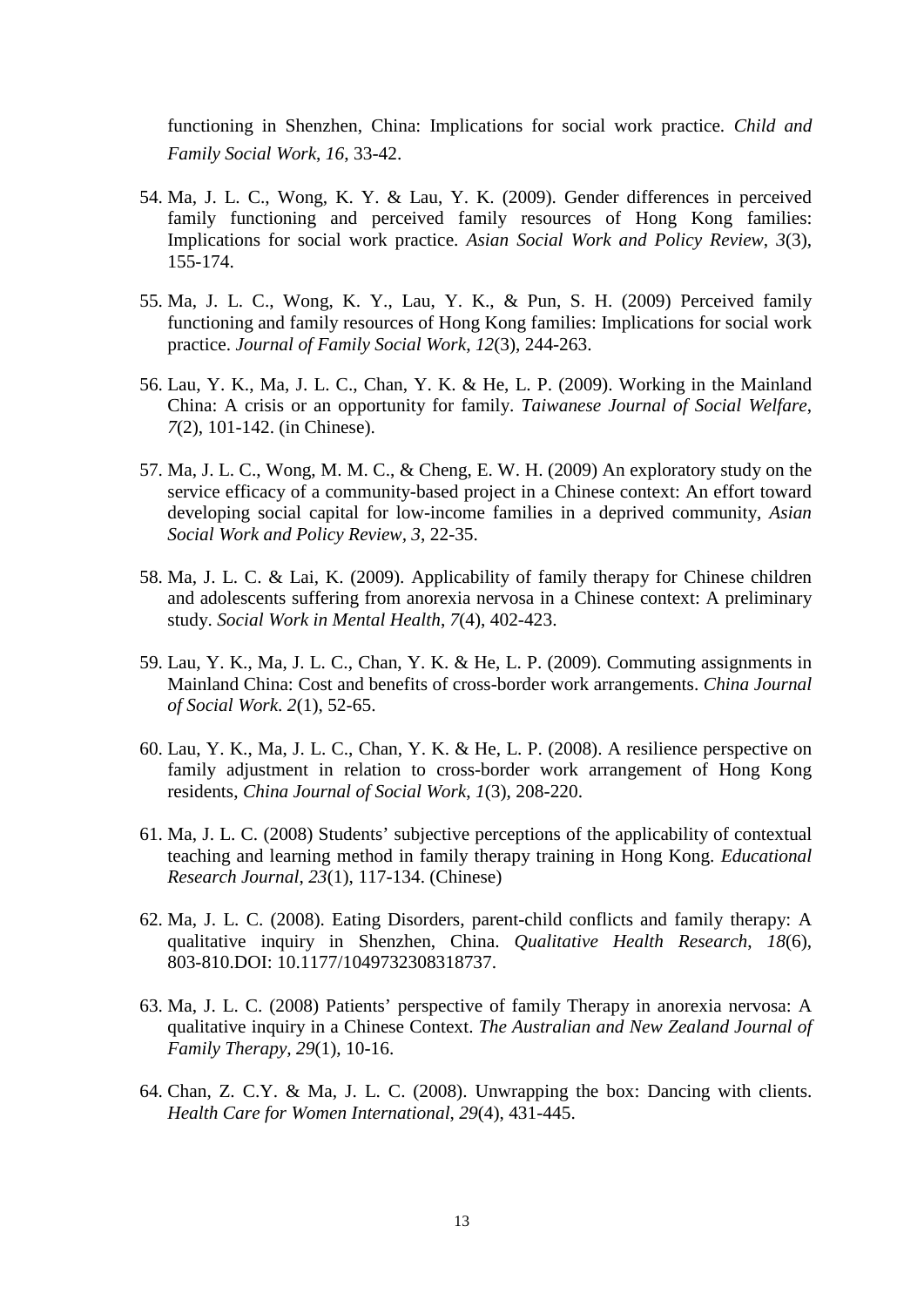- 65. Ma, J. L. C. (2007). Living in poverty: A qualitative inquiry of the subjective experiences of Chinese emaciated adolescents and young women coming from low-income families. *Child and Family Social Work*, *12*, 152-160.
- 66. Ma, J. L. C. (2007). Meanings of eating disorders discerned from family treatment and its implications for family education: The case of Shenzhen. *Child and Family Social Work*, *12*, 409-416.
- 67. Ma, J. L. C. (2007). Journey of acculturation: developing therapeutic alliance with Chinese adolescents suffering from eating disorders in Shenzhen, China. *Journal of Family Therapy*, 29, 389-402.
- 68. Chan. Z. C. Y. & Ma, J. L. C. (2007). Siblings family drama: Family treatment and anorexia nervosa in Hong Kong. *Journal of Feminist Family Therapy*, *19*(2), 25-61.
- 69. Lau, Y. K., Ma, J. L. C. & Chan, Y. K. (2006). Labour force participation of married women in Hong Kong: A feminist perspective. *Journal of Comparative Family Studies*, *37*(1), 93-112.
- 70. Ma, J. L. C. & Lai, K. (2006) Perceived treatment effectiveness of family therapy for Chinese patients suffering from anorexia nervosa: A qualitative inquiry. *Journal of Family Social Work, 10*(2), 59-74.
- 71. Lau, Y. K., Ma, J. L. C., Chan, Y. K. & He, L. P. (2006). Work in the Mainland: Work-related separation and family-friendly employment policies. *International Employment Relations Review*, *12*(2), 78-90.
- 72. Ma, J. L. C. (2005). The diagnostic and therapeutic uses of family conflicts in a Chinese context: The case of anorexia nervosa. *Journal of Family Therapy*, *27*, 24-42.
- 73. Ma, J. L. C. (2005). Family treatment for Chinese families with an adolescent suffering from anorexia nervosa: A case study. *Family Journal*, *13*(1), 19-26.
- 74. Chan, Z. C. Y. & Ma, J. L. C. (2005). Through the lens of postmodernism: uniqueness of anorectic families. *The Qualitative Report*, 10(2),
- 75. Chan, Z. C. Y. & Ma, J. L. C. (2005). A feminist family therapy research: Giving a voice to a girl suffering from anorexia nervosa. *Journal of Feminist Family Therapy*, 17(2), 41-64.
- 76. Pun, S. H., Ma, J. L. C., & Lai, K. (2004). In Search of perfect motherhood for imperfect childhood—Experiences of 22 Chinese mothers. *Child and Family Social Work*, *9*, 285-293.
- 77. Chan, Z. C. Y. & Ma, J. L. C. (2004). Aetiology of anorexia nervosa in Hong Kong: A social work qualitative inquiry. *Child and Family Social Work*. *9*, 177-186.
- 78. Chan, Z. C. Y., & Ma, J. L. C. (2004). Daughter praising, mother bashing: A case study from Hong Kong. *Health Care for Women International*, *25*(2), 195-207.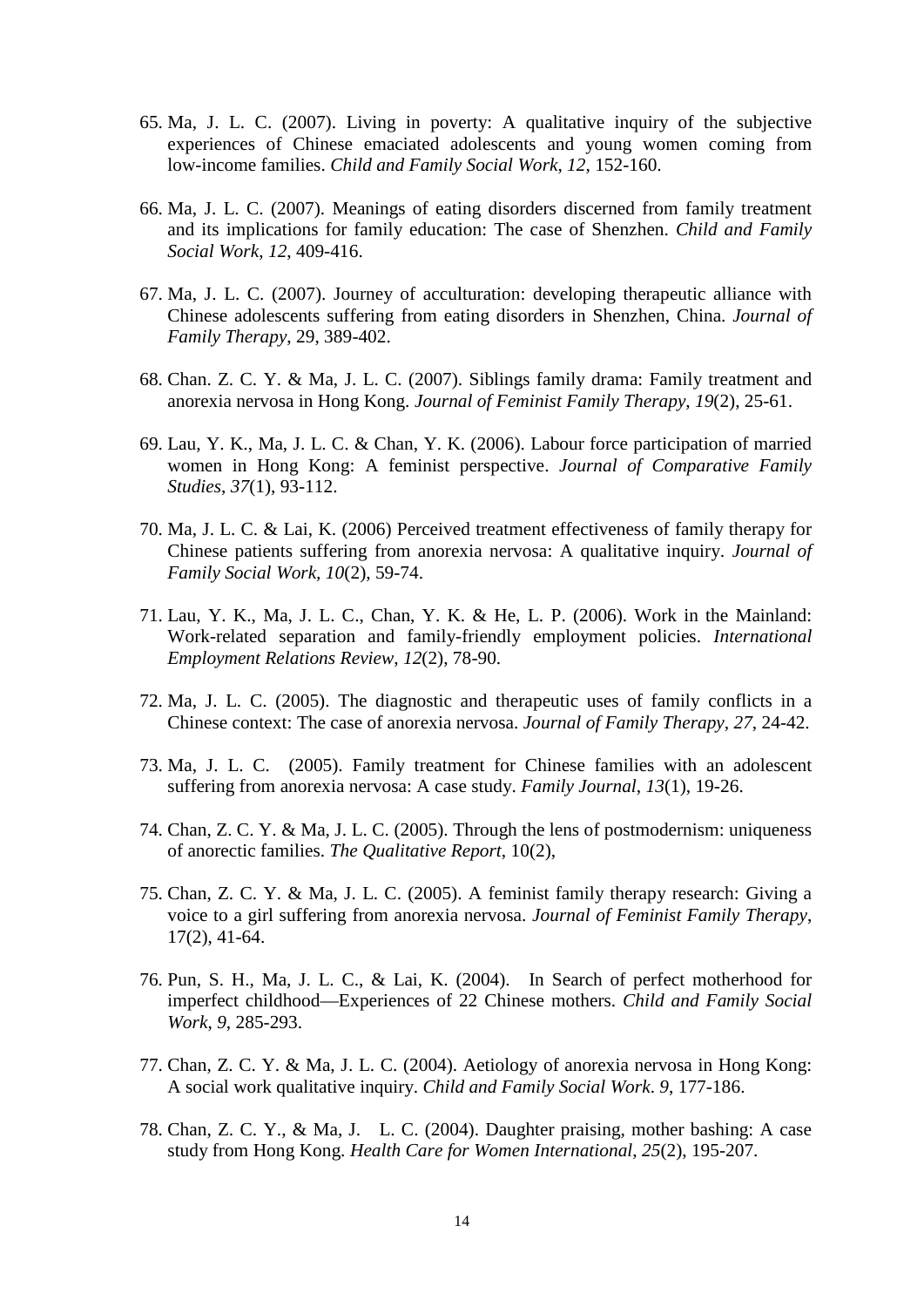- 79. Ma, J. L. C., Pun, S. H., & Lai, K. (2004). Help-seeking experiences of Hong Kong Chinese families seeking child and adolescent psychiatric consultation – A qualitative study. *Hong Kong Journal of Mental Health*, *23*(1 & 2), 20-41.
- 80. Ma, J. L. C. & Chan, Z. C. Y. (2003). The different meanings of food in Chinese patients suffering from anorexia nervosa: Implications for clinical social work practice. *Social Work in Mental Health*, *2*(1), 47-70.
- 81. Lau, Y. K., Ma, J. L. C., & Chan, Y. K. (2003). Division of Labour in Hong Kong Families: Reflections and Challenges for Social Work. *Journal of Social Work Practice and Evaluation*, *2* (7), 3-29. (in Chinese)
- 82. Ma, J. L. C., Chow, M. Y. M., Lee, S., & Lai, K. (2002). Family meaning of self-starvation—Themes discerned in family treatment in Hong Kong. *Journal of Family Therapy, 24*(1), 57-71.
- 83. Ma, J. L. C., Lai, K., & Pun, S. H. (2002). Parenting distress and parental investment of Hong Kong Chinese parents with a child having emotional or behavioural problem—A qualitative study*. Child and Family Social Work*, *7*(2), 99-106.
- 84. Chan, Z. C. Y. & Ma, J. L. C. (2002). Family themes of food refusal: Discipline the body and punish the family. *Health Care for Women International*, *23*, 49-58.
- 85. Chan, Z. C. Y. & Ma, J. L. C. (2002). The secrets of self-starvation. *Journal of International Women's Studies*, *3*(2), [www.bridgew.edu/depts/artscnce/jiws/index.htm.JIWS.](http://www.bridgew.edu/depts/artscnce/jiws/index.htm.JIWS)
- 86. Chan, Z. C. Y. & Ma, J. L. C. (2002). Anorexic eating: Two case studies in Hong Kong. *The Qualitative Report*, *7* (4), December <http://www.nova.edu/ssss/QR/QR7-4/Chan.html>
- 87. Chan, Z. C. Y. & Ma, J. L. C. (2002, November). Anorexic body: A qualitative study [43 paragraphs]. *Forum Qualitative Sozialforschung / Forum: Qualitative Social Research* [On-line Journal], *4*(1).<http://www.qualitative-research.net/fqs/fqs-eng.htm>
- 88. Chan, Z. C. Y., & Ma, J. L. C. (2002). The Strengths and Limitations of Family Treatment: Observation and Reflections from Behind the One-way Mirror. *Hong Kong Journal of Mental Health*, *31*(2), 68-79.
- 89. Ma, J. L. C. (2001). Meaning of Adolescent Shoplifting: A Case Study of a Hong Kong Chinese Family. *Journal of Family Social Work*, *5*(4), 69-84.
- 90. Ma, J. L. C. (2000). Treatment Expectations and Treatment Experience of Chinese Families toward Family Therapy: Appraisal of a Common Belief. *Journal of Family Therapy*, *22*, 296-307.
- 91. Cheng, B., & Ma, J. L. C. (2000). Stress, Social Support and Quality of Life of Bereaved Spouses in Hong Kong. *Asia Pacific Journal of Social Work*, *10*(1), 37-58.
- 92. Ma, J. L. C. (1999). Social Work Practice with Transsexuals Who Apply For the Sex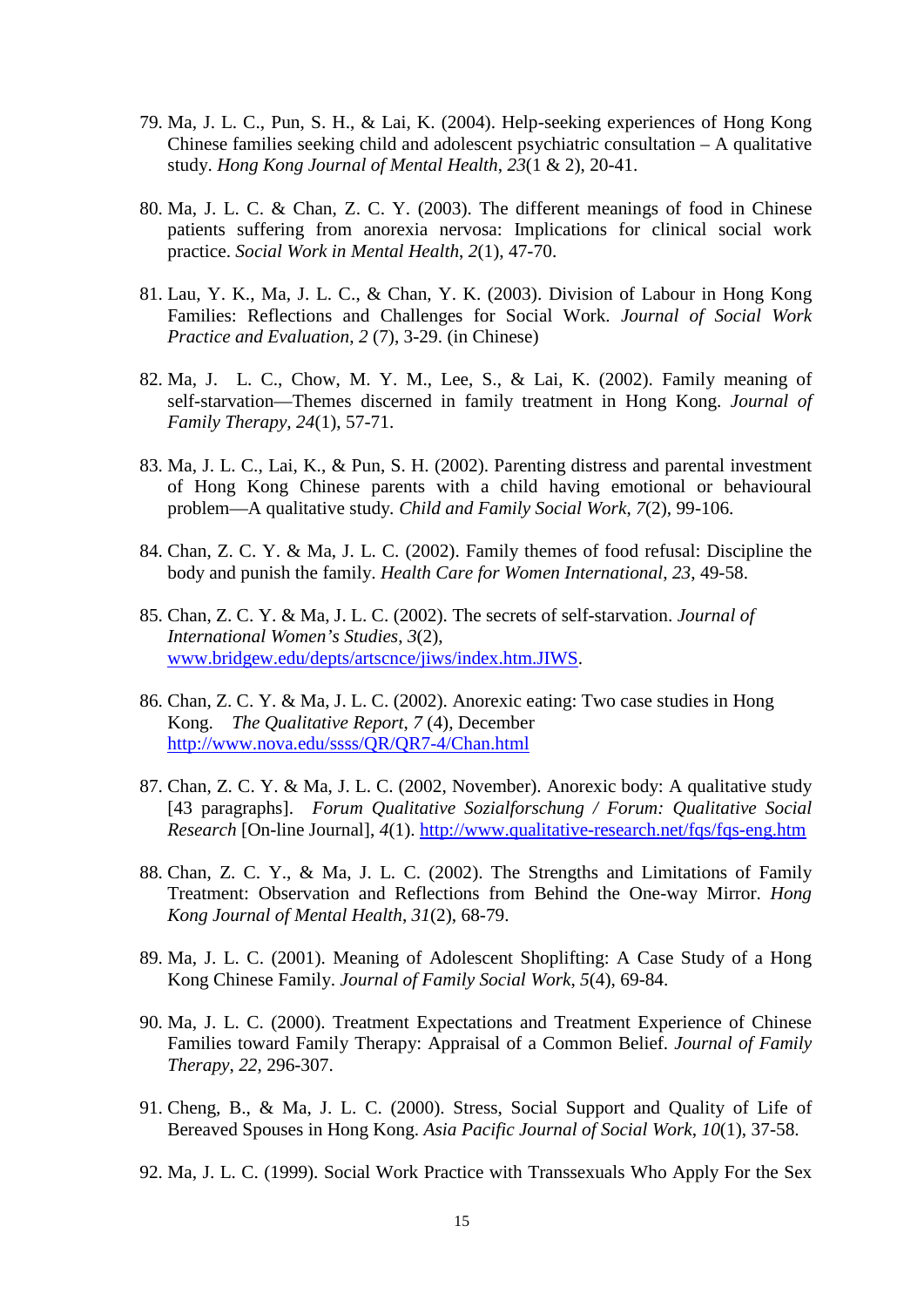Reassignment Surgery. *Social Work in Health Care*, *29*(2), 85-103.

- 93. Ma, J. L. C. (1999). The Roles of Social Workers in Hong Kong Psychiatric Service. *Hong Kong Medical Journal*, *5*(1), 389-397.
- 94. Ma, J. L. C. & Boey, K. W. (1998). Adjustment to Illness for Medical Social Work Practice. *Asia Pacific Journal of Social Work, 8*(2), 64-76.
- 95. Ma, J. L. C. (1998). Effect of Perceived Social Support on Adjustment of Patients Suffering From Nasopharyngeal Carcinoma. *Health and Social Work, 23*(3), 167-174.
- 96. Ma, J. L. C. (1998). The Development of Family Therapy in the West and in Hong Kong: A Review. *Hong Kong Journal of Mental Health*, *27*(1), 33-56. (in Chinese)
- 97. Ma, J. L. C. (1997). A Systems Approach to the Social Difficulties of Transsexuals in Hong Kong. *Journal of Family Therapy*, *19* (1), 71-88.
- 98. Ma, J. L. C. (1997). Factors Influencing Adjustment of Patients Suffering from Nasopharynx Carcinoma -- Implications for Oncology Social Work. *Social Work in Health Care*, *25*(4), 83-103.
- 99. Ma, J. L. C. (1996). Patients' Perceived and Desired Social Support from Family, Friends and Health Professionals---A Panel Study of Patients in Hong Kong Suffering from Nasopharyngeal Carcinoma. *Journal of Psychosocial Oncology*, *14*(3), 47-68.
- 100. Ma, J. L. C. (1996). Stresses and Short-term Psychosocial Adjustment Outcome of NPC Patients in Hong Kong--A Panel Study. *Cancer Practice*, *4*(5), 258-266.
- 101. Ma, J. L. C. (1996). Mental Health Service in Hong Kong-- A Call for a New Policy. *Hong Kong Journal of Social Work*, *30*(1), 31-40.
- 102. Ma, J. L. C., Chan, C., Chi, I., & Sham, S. T. (1993). Social Support of Cancer Patients in Hong Kong. *Asia Pacific Journal of Social Work*, *3*(1), 36-51.
- 103. Ma, J. L. C. (1992). Social Support, Mutual Aid Groups, the Mentally Ill and their Families. *Hong Kong Journal of Mental Health*, *21*(1), 16-27.
- 104. Ma, J. L. C. (1991). Meeting the Changing Roles of Women: A Call for a New Policy Strategy in Hong Kong. *Social Development Issues*. *13*(3), 126-137.
- 105. Ma, J. L. C., Ho, P., & Cheung, L. (1991). Integration of Adult Learning Theory with Social Skill Training in Field Instruction. *Asia Pacific Journal of Social Work*.1, 59-70.
- 106. Ma, J. L. C. (1990). Social Assessment of Transsexuals who Apply for the Sex Reassignment Surgery, *Social Work in Health Care*, *14*(3), 87-105.
- 107. Ma, J. L. C. (1990). The Changing Scene of Mental Health Services and Its Implication for Psychiatric Rehabilitation. *Hong Kong Journal of Mental Health*, *19*(1), 5-10.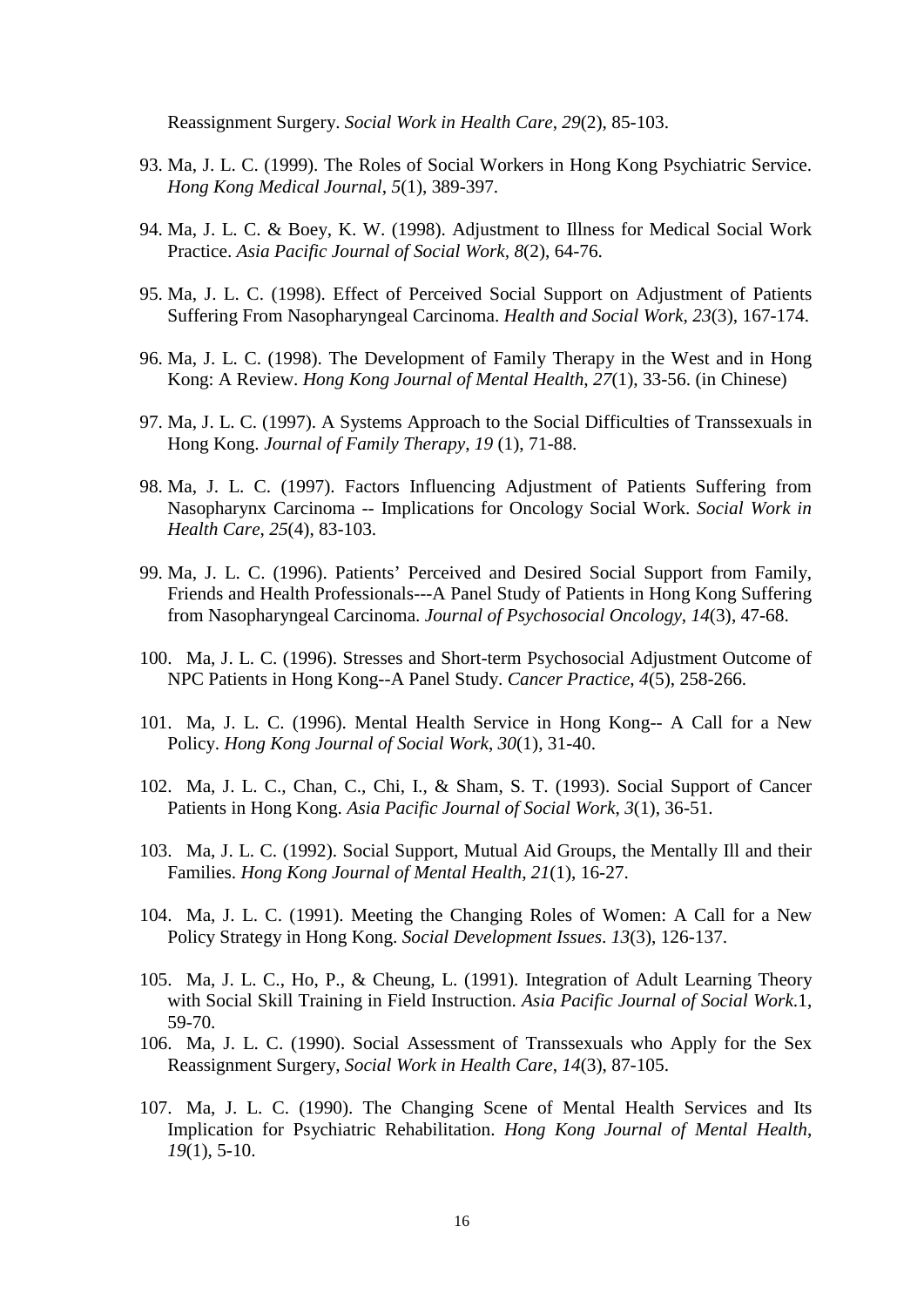- 108. Ma, J. L. C. (1989). Transsexualism A Challenge to Social Work Practice. *Hong Kong Journal of Social Work*, *23*(1), 2-9.
- 109. Ma, J. L. C. (1987). The Use of Grief Work In Helping The Parents of Autistic Children. *Hong Kong Journal of Social Work*, *21*(1), 26-32.
- 110. Ma, L. C. (1987). The Role Performance of Psychotically Ill Mothers and Its Implication for Social Work Practice. *Hong Kong Journal of Mental Health*, *16* (1), 14-23.
- 111. Ma, J. L. C. (1987). The Practice of Family Therapy in Hong Kong A Cultural Dilemma. *Hong Kong Journal of Mental Health*, *16*(2), 56-62.
- 112. Ma, J. L. C. (1986). The Use of Mutual Help Group In Working With The Family Members of Psychotic Patients. *Hong Kong Journal of Social Work*, *20*(1), 40-47.

#### **Books (n = 7)**

- 1. Ma, J. L. C., Wan, S. F., Xia, L. L., Ng, L. T., & Yao, Y. Y. (2019). *Multiple Family Groups for Chinese Families of Parent/s in Recovery of Depression*. Hong Kong: New Life Psychiatric Association. (in Chinese**)** 多元家庭小組協助受抑鬱症困擾的家長及 其家庭的先導計劃,馬麗莊、温淑芬、夏麗麗、邱吳麗端、饒欣怡著。
- 2. Cinzia, C., Ma, J. L. C., Vecchiato, T. (2017) (Eds.,). *New Perspectives for Outcome-based Evaluation and Research on Family and Children's Services*. Fondazione E. Zancan onlus, International Association for Outcome-based Evaluation and Research on Family and Children's Services, Department of Social Work, The Chinese University of Hong Kong.
- 3. Ma, J. L. C., Yau, L.C. N., & Au, K. L. (2013). *Cross-border Professional Supervision in Social Work: Shandong Experience*. Beijing, China: Social Science Academic Press (in Chinese). 社會工作跨境專業督導: 山東經驗
- **4.** Ma, J. L. C. (2011). *Anorexia Nervosa and Family Therapy in a Chinese Context*. Hong Kong, China: The Chinese University Press. **(refereed)**
- 5. Ma, J. L. C. (2008) *Unlocking the Family Door—Anorexia Nervosa and Family Therapy in a Chinese Context*. Beijing, China: University Education Press. (translated by Long Di) (in Chinese) 厭食症與家庭治療。
- 6. Ma, J. L. C., Tang, K. L., & Ngai, N. P. (2008). *Chinese Social Work in the Era of Globalization*. (Eds.,) Shanghai: Truth and Wisdom Press. (in Chinese)
- *7.* Ma, J. L. C. (2001). *Adolescents and Family Therapy*. Taipei, Taiwan: Wu Nan. (in Chinese) 青少年與家庭治療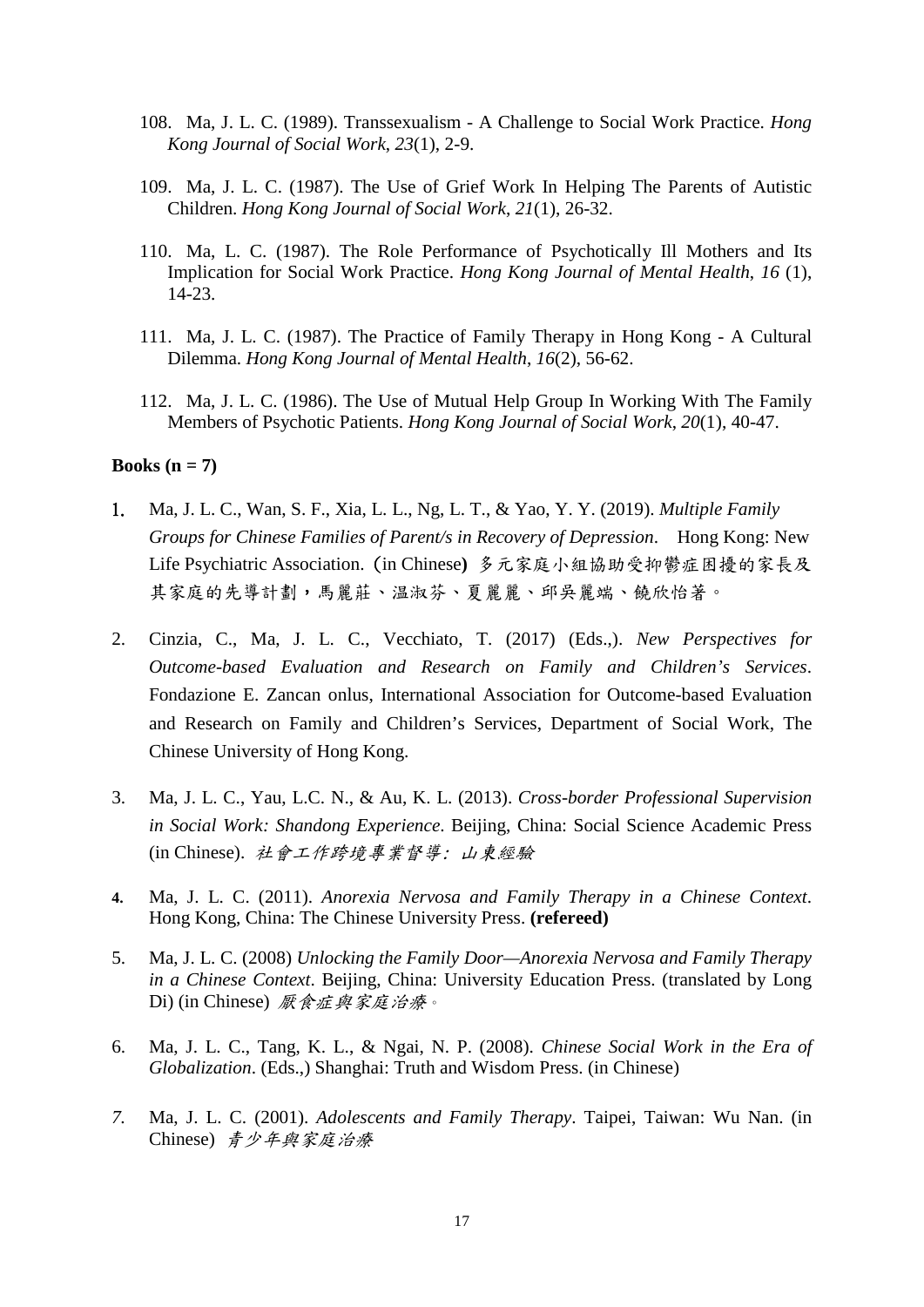#### **Refereed book chapters (total no. = 23)**

- 1. 黃美菁、馬麗莊、尹寶珊、夏麗麗 (2021). 香港「家庭幸福」狀况。載於蕭新煌、 尹寶珊、楊文山,鄭宏泰編<勾勒與比較台港社會意索> 37-68 頁。香港: 香港 中文大學香港亞太研究所. Wong, M., Ma, J. L. C., Wan, P. S., and Xia, L. L. (2021). Family well being in Hong Kong. In Sui, S. H., Wan, P. S., Yeung, M. S., & Zheng, V. (Eds.,) Description and Comparison of Social Situation in Taiwan and Hong Kong (p. 37-68), Hong Kong: Hong Kong Asia-Pacific Institute of Studies, The Chinese University of Hong Kong (in Chinese).
- 2. Ma, J. L. C. & Xia, L. L. (2017). Development of social welfare service after 1997 in Hong Kong: the case of children service. In M. C. Cheung & W. K. Chui (Eds.), *Post-1997 Hong Kong (pp. 413-444)*. Hong Kong: Hong Kong Institute of Asia-Pacific Studies, CUHK. (Chinese). 社會福利: 以兒童照顧為例, 載於張妙清、趙永佳編く 香港特區二十年>,香港中文大學香港亞太研究所。
- 3. Ma, J. L. C. (2017). Growing up in pain: anorexia nervosa and family therapy in a Chinese context. In Jauregui Lobera I (Ed.), *Eating Disorders*. InTech (Open Science/Open Mind).

[http://www.intechopen.com/articles/show/title/growing-up-in-pain-anorexia-nervosa-and-family-therapy-i](http://www.intechopen.com/articles/show/title/growing-up-in-pain-anorexia-nervosa-and-family-therapy-in-a-chinese-context) [n-a-chinese-context.](http://www.intechopen.com/articles/show/title/growing-up-in-pain-anorexia-nervosa-and-family-therapy-in-a-chinese-context)

- 4. Ma, J. L. C. & Wan, P. S. (2016). Parent-child relationship between adult children and aging parents in Hong Kong: Is there any gender difference? In W. K. Chui, S. H. Hsiao & P. S. Wan (Eds.), *Youth in Taiwan and Hong Kong and Social Transformation,*  (p.163-192) Hong Kong: Hong Kong Institute of Asia-Pacific Studies, CUHK, 香港成 年子女與父母關係的性別異同。台灣與香港的青年與社會變貌。香港: 香港亞太研 究所出版 (in Chinese).
- 5. Ma, J. L. C. & Wan, P. S. (2015). Care and exchanges in the parent-child relationship between adult children and aging parents in Hong Kong. In W. K. Chui, K. F. Ting & P. S. Wan (Eds.), *Family in Hong Kong* (pp. 83-106) Hong Kong: Hong Kong Institute of Asian Studies, The Chinese University of Hong Kong 成年子女與父母的關顧和互 動。家在香港。趙永佳、丁國輝、尹寶珊编。香港: 香港亞太研究所出版 (in Chinese).
- 6. Ma, J. L. C. (2015). Family-centred approach in helping poor children in Hong Kong. In E. Fernandez, A. Zeira, T. Vecchiato & C. Canali (Eds.), *Theoretical and Empirical Insights on Child and Family Poverty—Cross National Perspectives (pp. 201-215)*. USA: Springer International Publishing AG, Cham.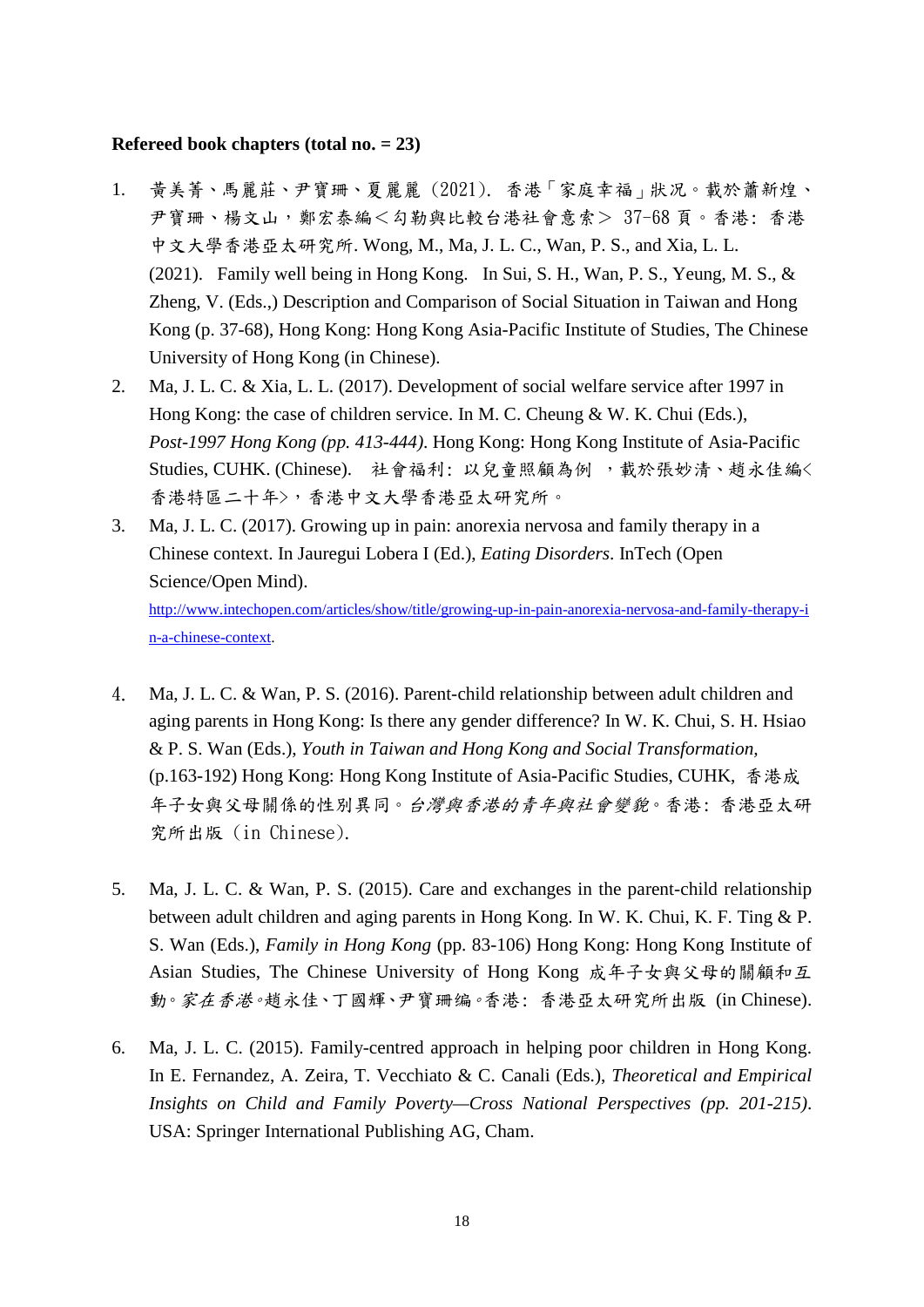- 7. Ma, J. L. C. & Wan, P. S. (2015). Care and exchanges in the parent-child relationship between adult children and aging parents in Hong Kong. In W. K. Chui, K. F. Ting & P. S. Wan (Eds.), *Family in Hong Kong* (pp. 83-106.) Hong Kong: Hong Kong Institute of Asian Studies, The Chinese University of Hong Kong (Chinese).
- 8. Lau, Y. K., Ma, J. L. C. & Wan, P. S. (2014). The work-family balance of Hong Kong employed youths: Implications for social work practice. In W. K. Chui, S. H. Hsiao & P. S. Wan (Eds.), *Near Neighbours: Issues in Taiwan and Hong Kong societies*. (pp. 21-50). Hong Kong: Hong Kong Institute of Asian Studies, The Chinese University of Hong Kong. (Chinese).
- 9. Ma, J. L. C. & Lai, L. Y. (2013). Mediating effect of perceived family functioning in the relationship between parenting stress and parenting style in Hong Kong Chinese families: Implication for social work practice, M. S. Yeung & P. S. Wan (Eds.,) *Social Trend in Hong Kong and Taiwan* (p.135-162)*,* Taipei: Academia Sinica (in Chinese).
- 10. Chan, Z. C. Y. & Ma, J. L. C. (2010). Chinese family members' views on anorexia nervosa and family therapy. In Z. C. Y. Chan (Ed.), *Health Issues in Chinese Contexts* (Volume 4) (p. 17-38). New York: Nova Science Publishers, Inc.
- 11. Chan, Z. C. Y. & Ma, J. L. C. (2009). Inviting the brother to take his place as "elder brother": Anorexia nervosa and family treatment, In Zenobia C. Y. Chan (Ed.), *Health Issues in Chinese Contexts* (Volume 2) (p.219-236). New York: Nova Science Publishers, Inc.
- 12. Lau, Y. K., Ma, J. L. C., & Chan, Y. K. (2006). The care of the elderly for Hong Kong families. In C. C. Yi & Y. H. Chan (Eds.,) *Family Status of Chinese Women: Taiwan, Tianjin, Shanghai and Hong Kong Compared* (pp.269-306). Beijing: Social Sciences Academic Press. ( in Chinese)
- 13. Chan, Y. K., Lau, Y. K., & Ma, J. L. C. (2006). Employment pattern and family decision of Hong Kong married women. In C. C. Yi & Y. H. Chan (Eds.,) *Family Status of Chinese Women: Taiwan, Tianjin, Shanghai and Hong Kong Compared* (pp.246-268). Beijing: Social Sciences Academic Press.
- 14. Chan, Z. C. Y., & Ma, J. L. C. (2006). Many facets of the systemic view: Chinese families with a starving daughter, in P. I. Swain (Eds.,) *Eating Disorder: A New Research* (*pp. 181-198*), New York: Nova Publisher.
- 15. Ma, J. L. C., & K. T. Leung (2005). Family-based Intervention for the Critically Ill and their Families in a Chinese Context, In *Gazing the Death* (Eds.,) by C. F. Cheung & M. Y. Leung (pp. 359-380). Hong Kong: Chinese University Press. (in Chinese)
- 16. Ng, M. L., & Ma, J. L. C. (2004). Hong Kong. In *Continuum Complete International Encyclopaedia of Sexuality*. (ed.) by Francoeur R.T., & Noonan, R. J. 489-502. USA: Continuum International Publishing Group Inc.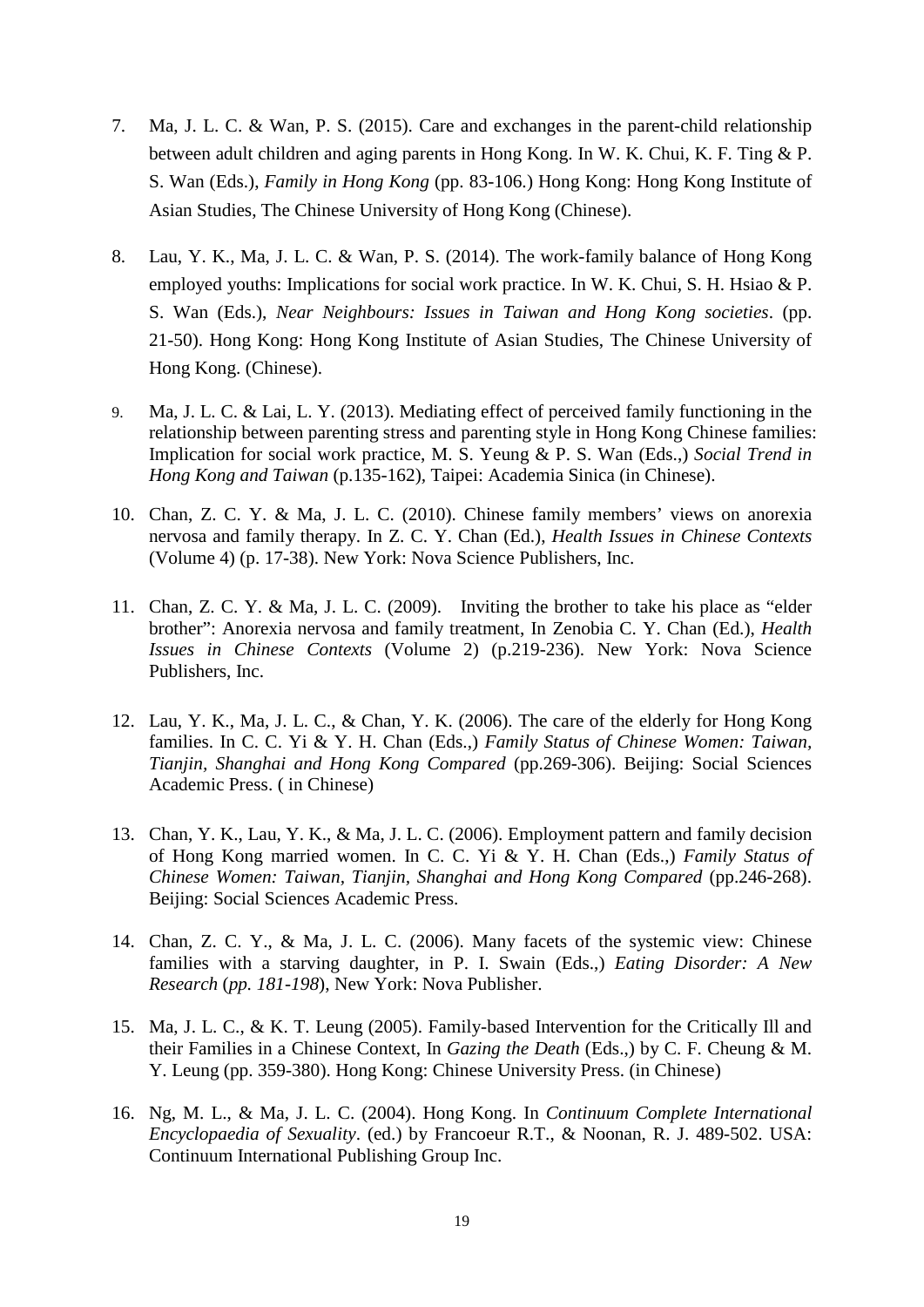- 17. Ma, J. L. C., & Wong, K. Y., Wong, T. W., & Wong, C. K. (2004). Health Care Policy and Vulnerable Groups: The Voices of Women and Lower-class People. In *Society and Politics in Hong Kong: Continuity and Change*. (ed.), S. K. Lau, K. Y. Wong & P. S. Wan. pp. 95-116. Hong Kong: Hong Kong Institute of Asia-Pacific Studies. (In Chinese)
- 18. Ma, J. L. C., Choy, D., & Sham, J. (2000). Coping Strategies of NPC patients In Hong Kong and Their Effects on Short-term Adjustment. In *Psychosocial Oncology and Palliative Care in Hong Kong: The First Decade*. (Eds.,) by R. Fielding & C. Chan. 2000. 105-124. Hong Kong: Hong Kong University Press.
- 19. Ma, J. L. C. (2000). The Challenge of a Panel Study The Study of Adjustment Process of Patients Suffering from Nasopharyneal Carcinoma. In *Social Work Research Experience*. (ed.,) B. H. Mok & K. Chau. (p.43-66). (in Chinese). Hong Kong: Hong Kong Social Workers' Association.
- 20. Ma, J. L. C. (1997). Foundation Knowledge for the Health Care Social Workers in Hong Kong. In *Social Work Intervention in Health Care—Hong Kong Scene*. (Ed.), by C. Chan & N. Rhind. (p. 23-38). Hong Kong: Hong Kong University Press.
- 21. Ma, J. L. C. (1990). A Learning Approach to Marital Counselling. *Casebook--1990*. 171-178. Hong Kong: Hong Kong Council of Social Service.
- 22. Ma, J. L. C. (1988). Helping The Schizophrenic Patient Coping With His Illness, *Casebook*. 259-267. Hong Kong: Hong Kong Council of Social Services.
- 23. Ma, J. L. C. & Tsang, K. T. (1988). Sex Therapy---A Case in Action. *Casebook*. 225-231. Hong Kong: Hong Kong Council of Social Services.

#### **Non-refereed articles and book chapters (total no. = 18)**

- 1. Lau, Y. K., Ma, J. L. C., Chan, Y. K., & He, L. P. (2013). Hong Kong men's negotiation of "Manhood" in the cross-border work. In T. M. Chan (ed.), *Silent revolution: ideological breakthrough in working with men* (pp. 72-89). Hong Kong: Red publisher (in Chinese).
- 2. Ma, J. L. C. (2012). The future of the Centre for the Single-parent families. In the *Ten Anniversary of the Centre of Single-parent families, Caritas – Hong Kong*. Hong Kong: Caritas Hong Kong.
- 3. Ma, J. L.C., Wong, M. M. C., Wan, E., & Wong T. Y. (2011). Use of multiple family groups in helping Chinese parents with parenting difficulties: Hong Kong Experience. In Timothy, Y. K. Leung et al., (Eds.), *New Facets of Social Group Work* (pp. 217-242). Hong Kong, Riding (in Chinese).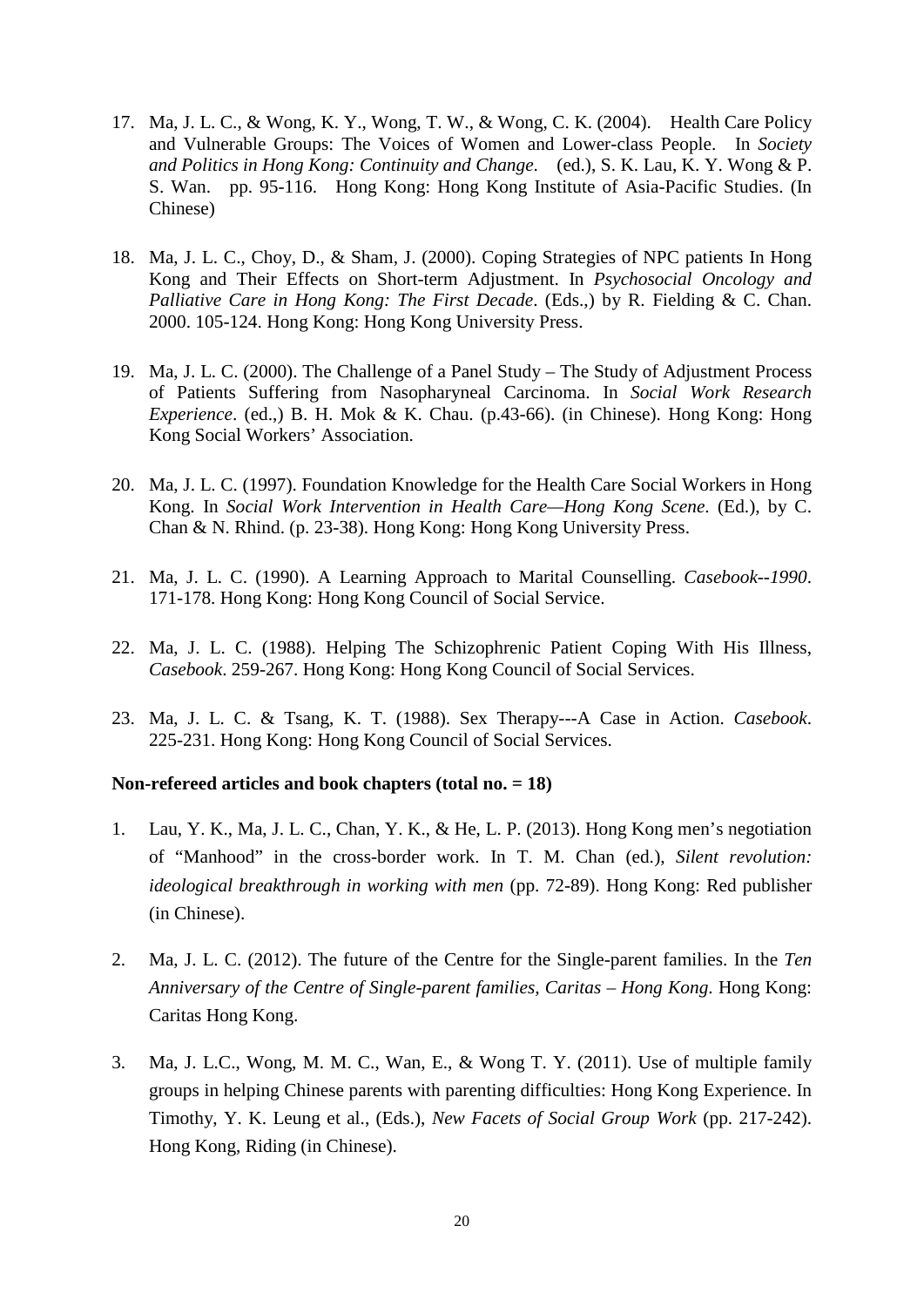- 4. Ma, J. L. C. (2008). An exploratory study of the paradigm shift in family therapy training: A dream or a reality? In Joyce L. C. Ma, Tang, K. L. & Ngan, N. P. (Eds.) *Social Work Practice in the Era of Globalization* (pp. 202-218). Shanghai: Truth and Wisdom Press (In Chinese).
- 5. Lau, Y. K., Ma, J. L. C., & Wong, T. K. Y. (2008). Policy and service implications of unemployment and psychological well-being in Hong Kong. In S. L. Wong, P. S. Wan & S. W. Leung (Eds.), *The Changing Faces of Taiwan and Hong Kong in the New Century* (pp. 179-196), Hong Kong: Hong Kong Institute of Asian-Pacific Studies, The Chinese University of Hong Kong (in Chinese).
- 6. Lau, Y. K., Ma, J. L. C., Chan, Y. K. & L. P. He (2008). Cross-border work in China and its effects on family adjustment and coping strategies. In S. L. Wong, P. S. Wan & S. W. Leung (Eds.), *The Changing Faces of Taiwan and Hong Kong in the New Century* (pp. 65-88), Hong Kong: Hong Kong Institute of Asian-Pacific Studies, The Chinese University of Hong Kong (in Chinese).
- 7. Lau, Y, K., Wong, T. Y. Ma, J. L. C., Y. K. Chan & He, L. P. (2008). Effects of cross-border work in China on the quality of parent-child relationship. In Joyce L. C. Ma, Tang, K. L. & Ngan, N. P. (Eds.) *Social Work Practice in the Era of Globalization* (pp. 219-244). Shanghai: Truth and Wisdom Press (In Chinese).
- 8. Ma, J. L. C. (2006). Pains and Joy of Family Caregiving for Senior Citizens in Hong Kong. (ed.,) *Experiences of Caregiving for Senior Citizens in Hong Kong* (pp. 8-19), by Services for the Caregivers of Senior Citizens, Salvation Army Hong Kong & Macau Command. Hong Kong: Salvation Army Hong Kong & Macau Command. (in Chinese)
- 9. Ma, J. L. C. (2006). The newest development of family therapy in the West and in Hong Kong. *The Quarterly Newsletter: Scenario*, *6, 25.* Hong Kong: Hong Kong Council of Social Service. (In Chinese)
- 10. Ma, J. L. C. (2003). Critical Review of Marital Counselling—A Case Study. In *Casebook on Marital Counselling*. 45-48. (ed.,) by Caritas Family Service. Hong Kong: Caritas—Hong Kong.
- 11. Ma, J. L. C. (2003). Reappraisal of Family-centred Social Work in Hong Kong. In *Solid Practice II.* 83-101. (Ed.), by Caritas—Hong Kong. Hong Kong: Caritas—Hong Kong.
- 12. Ma, J. L. C. (2001). Structural Family Therapy and Post-natal Depression. *Unveiling Family Strengths—Multifarious counselling practices*. (ed.) by Caritas Family Service. 98-102. Hong Kong: Caritas- Hong Kong. Ma, J. L. C. (2004). Reappraisal of family-based social work practice in Chinese societies. In *The 21st Century and Chinese Sociology* (pp. 177-188), Beijing: Beijing University Press. (in Chinese) (Invited paper).
- 13. Ma, J. L. C. (1996). Family-centered Social Work Intervention for the Families of the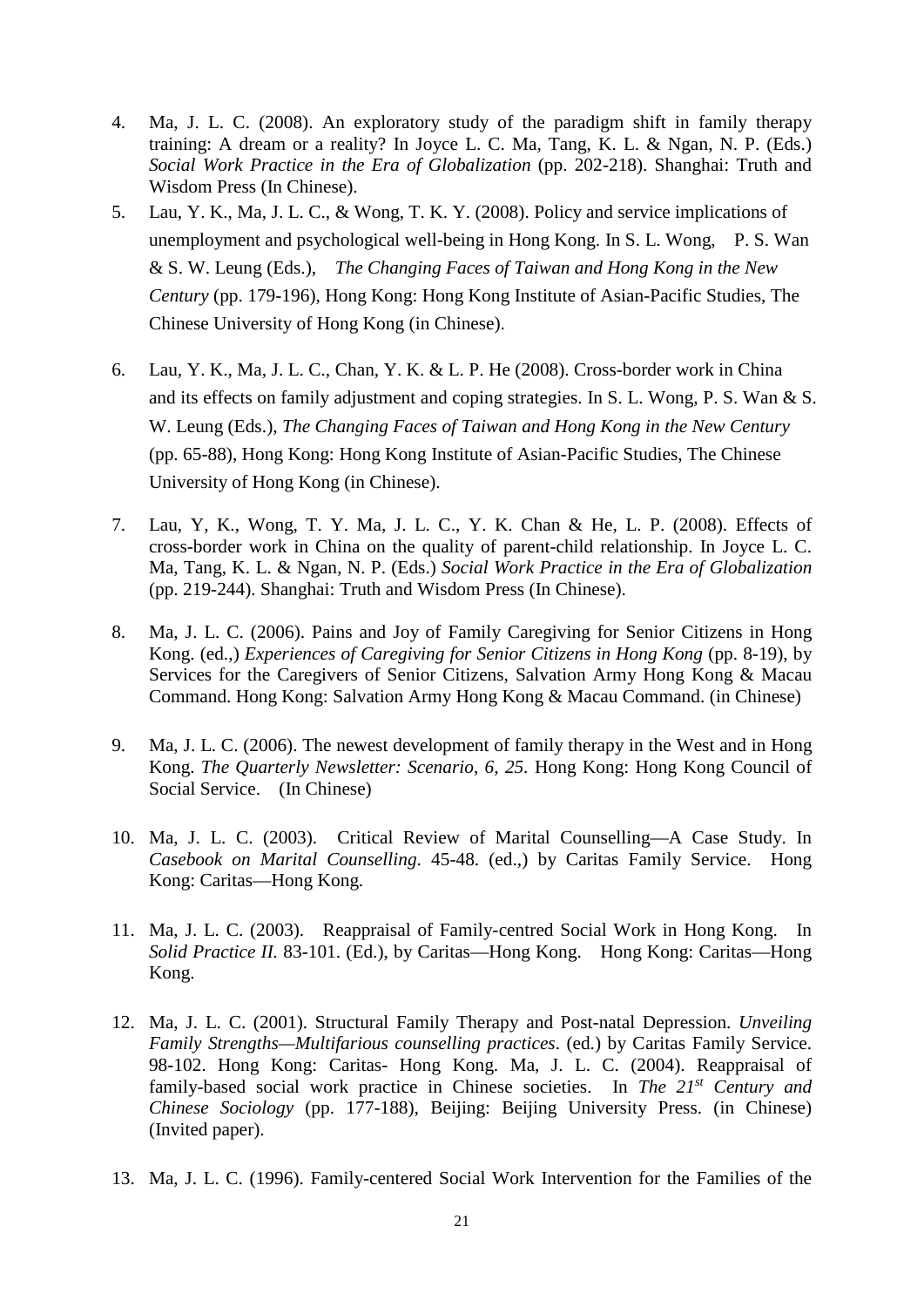Chronically Ill and the Bereaved. In *Therapeutic Groups in Medical Setting*, 1996. E1-E5. In Resource Paper No. 12, Hong Kong: Department of Social Work and Social Administration, the University of Hong Kong.

- 14. Ma, L. C. (1994). Psychiatric Social Work in Hong Kong. In *Social Work Intervention in Hong Kong*. (ed.) by Nelson, W.S. Chow. 246-260. (in Chinese) Hong Kong: Sheung Mun Co., Ltd.,
- 15. Ma, J. L. C., Szeto, M., Chan, I., & Tang, T. (1992). Matching Clients to Treatment---The Application of a Biopsychosocial Model in the Assessment of Psychotropic Substance Abusers. In *Resource Book on Children and Youth Services*. Vol. 2. 215-226. Hong Kong: Hong Kong Christian Services. (Major author: 70% contribution)
- 16. Ma, J. L. C. (1989). Hospice Care A Community Intervention in Helping the Dying Patients in Hong Kong, In Cecilia Chan and Agnes Yeung (ed.) *Community Intervention*. 157-166. Hong Kong: Hong Kong Social Workers' Association. (in Chinese)
- 17. Ma, J. L. C. (1989). Future Trend of Clinical Social Work in Hong Kong, *The Chinese Quarterly*. 111, 11-15. (in Chinese)
- 18. Ma, J. L. C. (1987). The Contribution of Medical Social Worker in Mental Health Services in Hong Kong, In Alex, Y.H. Kwan (ed.) *Hong Kong Welfare Service Collection*. 287-302. Hong Kong: Chai Yin Publishing Co. Ltd., (in Chinese)

#### **Refereed/Invited Conference Proceedings (total no. = 30)**

- 1. Ma, J. L. C. & Wan, P. S. (2015). Parent-child relationship between adult children and aging parents in Hong Kong: Is there any gender difference? *Conference Proceeding of* 2015 *Taiwan-Hong Kong Sociology and Social Image Conference*, Hong Kong: Hong Kong Institute of Asia-Pacific Studies, CUHK, Department of Sociology, CUHK and Academia Sinica, Taiwan. (in Chinese) (**Invited paper**)
- 2. Lau, Y. K., Ma, J. L. C., & Wan, P. S. (2013). A study of work-family balance of Hong Kong "post 80's generation": Implications for social work practice. *Conference Proceeding of 2013 Taiwan-Hong Kong Sociology and Social Image Conference*, Hong Kong: Hong Kong Institute of Asia-Pacific Studies, CUHK, Department of Sociology, CUHK and Academia Sinica, Taiwan. (in Chinese) (**Invited paper**)
- 3. Ma, J. L. C., Wong, K. Y., & Lai, L. Y. (2011). Mediating effect of perceived family functioning in the relationship between parenting stress and parenting style: Implications for social work practice, *Conference Proceeding of 2011 Taiwan-Hong Kong Sociology and Social Image Conference*. Academia Sinica, Taiwan. (in Chinese). (**Invited paper**).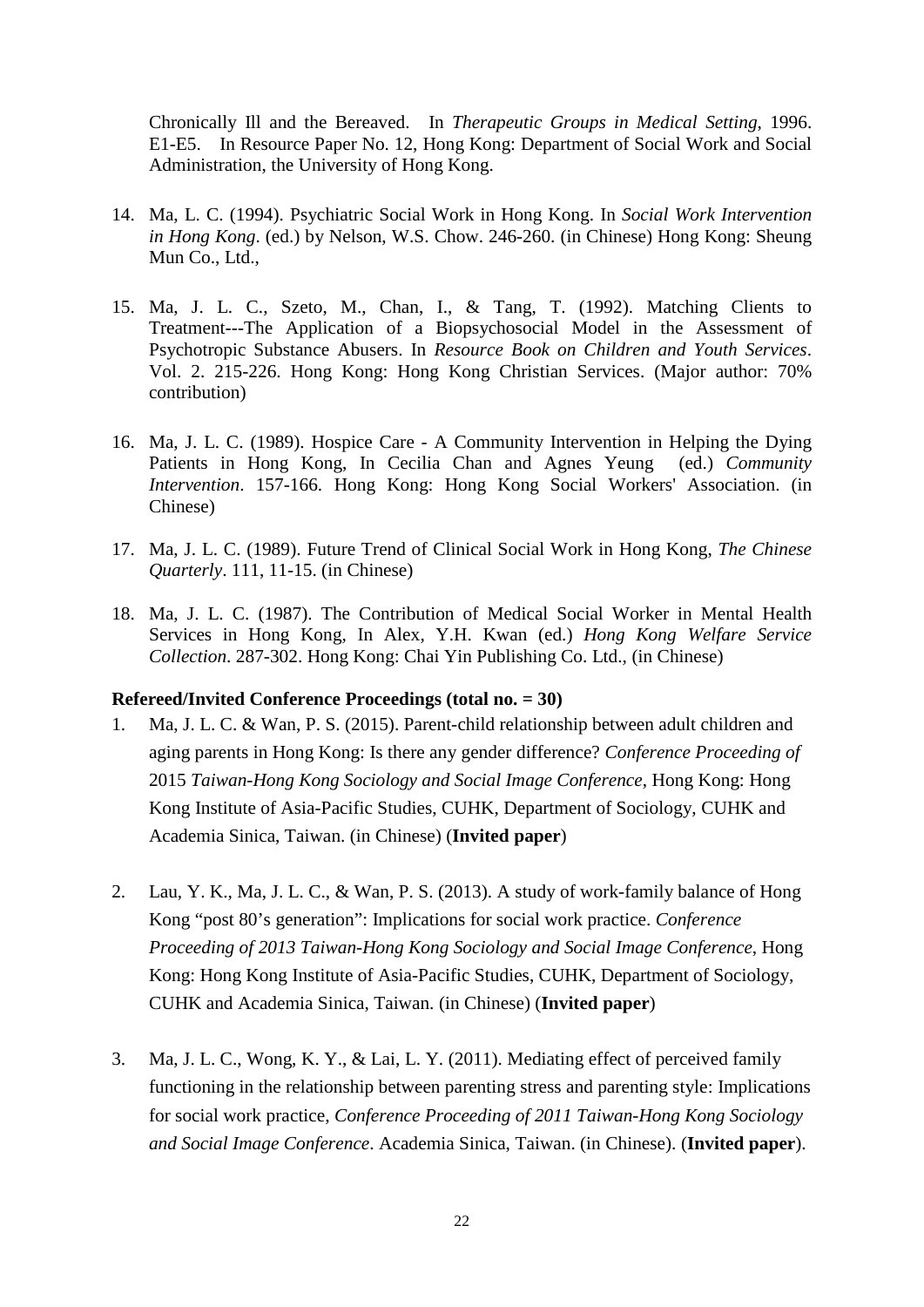- 4. Ma. J. L. C., & Shi, S. (2009). Children's right to live and family violence. Paper presented in the *Proceeding of International Conference on Social Work, Social Welfare and Children's Rights in Chinese Culture (Volume 2)*, (p. 8-26). Providence University, Taichung, Taiwan on May1-2, 2009. (in Chinese). (**Invited paper**)
- 5. Ma, J. L. C., Xu, W. Y. & Chen, X. Y. (2008). Barriers to treatment in Shenzhen, China: a qualitative study on the experiences of Chinese families facing eating disorders in the Conference Proceeding edited by C. Canali, T. Vecchiato, & J. K. Whittaker entitled *Assessing the "Evidence-base" of Intervention for Vulnerable Children and Their Families* (pp.104-107). Padova: Fondazione Emanuela Zancan onlus.
- 6. Ma, J. L. C. & Wong, K. Y. (2007). *Family health of Hong Kong Chinese families*. (Eds.), Occasional paper No. 189. Hong Kong: Hong Kong Institute of Asia-Pacific Studies, The Chinese University of Hong Kong. (in Chinese)
- 7. Lau, Y. K., Ma, J. L. C., & Wong, K. Y. (2006). Unemployment and psychological well-being and implications for social policy and social welfare services: The case of Hong Kong. Paper presented in the *3rd Social Inclination and Social Indicators Conference* on September 1-2, 2006, organized by the Institute of Sociology, Academic Sinica, Taiwan. (in Chinese)
- 8. Lau, Y. K., Ma, J. L. C., Chan, Y. K., & He, L. P. (2006). Family adjustment and coping strategies of Cross-border families. Paper presented in the *3rd Social Inclination and Social Indicators Conference* on September 1-2, 2006, organized by the Institute of Sociology, Academic Sinica, Taiwan. (in Chinese)
- 9. Ma, J. L. C. (2006). Family therapy experiences in Mainland China: The case of Shenzhen. In the *Congress Proceedings of the First World Congress of Cultural Psychiatry* on September 23-26, 2006 in Beijing, China, organized by the World Association of Cultural Psychiatry and Institute of Mental Health, Peking University (**Invited paper**).
- 10. Lau, Y. K., Ma, J. L. C., & Chan, Y. K. (2004). The care of the elderly in Hong Kong: Care by the children or self-care? Paper presented in Conference entitled *Socio-economic Development and Married Women's Family Status Among Three Chinese Societies* on August 9-11, 2004, organized by Institute of Sociology, Academia Sinica, Taipei, Taiwan. 8.1—8.22. (in Chinese) (minor author: 33.3% contribution) (**Invited paper**).
- 11. Chan, Y. K., Lau, Y. K., & Ma, J. L. C. (2004). The employment of Hong Kong women and family's decision-making. Paper presented in Conference entitled *Socio-economic Development and Married Women's Family Status Among Three Chinese Societies* on August 9-11, 2004, organized by Institute of Sociology, Academia Sinica, Taipei, Taiwan. 4.1—4.22. (in Chinese) (minor author: 20% contribution) (**Invited paper**).
- 12. Ma, J. L. C. (2004). Reappraisal of family-based social work practice in Chinese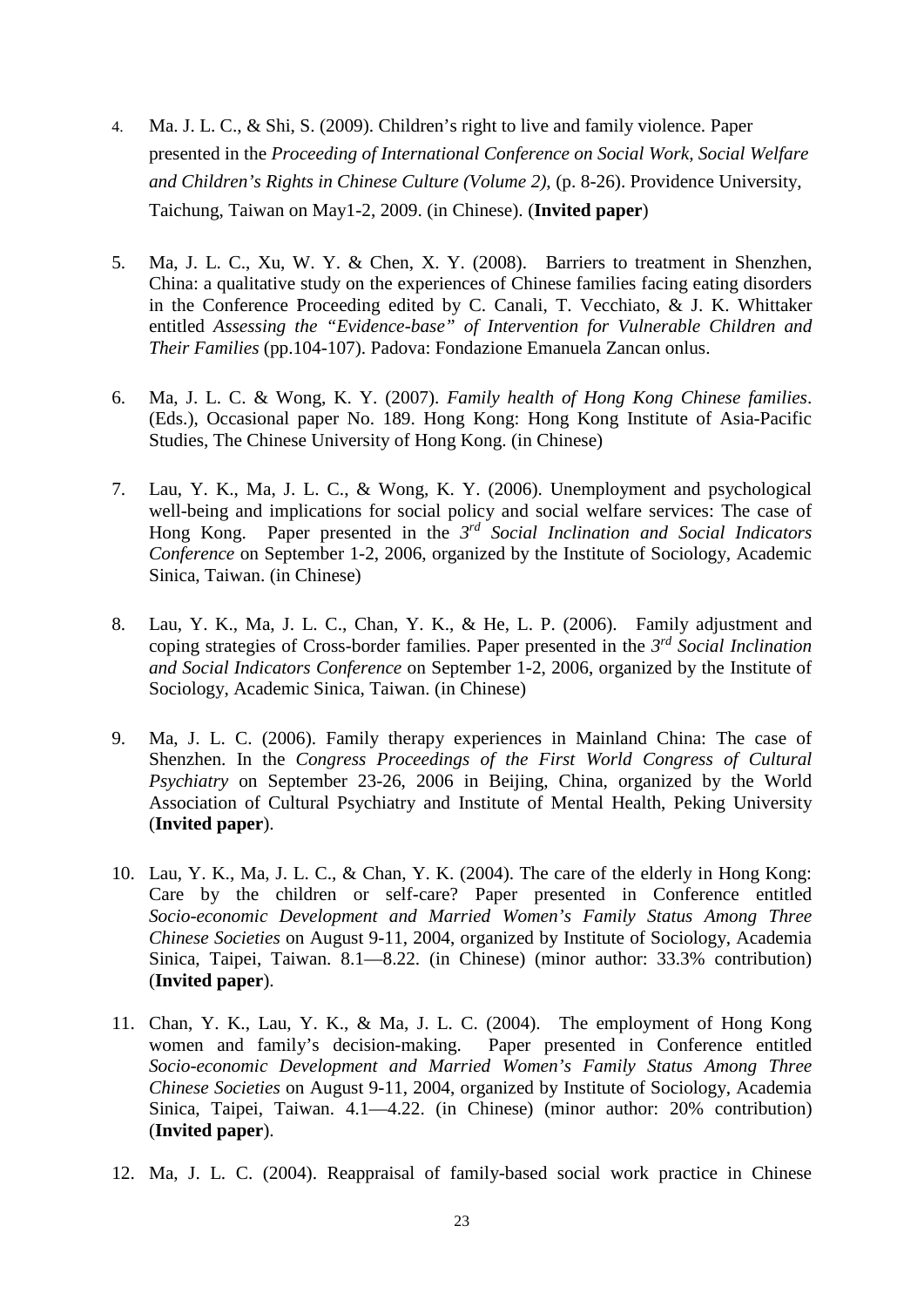societies. In *The 21<sup>st</sup> Century and Chinese Sociology* (pp. 177-188), Beijing: Beijing University Press. (in Chinese) (**Invited paper**).

- 13. Ma, J. L. C., Wong, K. Y., & Lau, Y. K. (ed.,) (2003). *Policy Forum on Family Resilience*. Hong Kong: Hong Kong Institute of Asia-Pacific Studies, The Chinese University of Hong Kong. (in Chinese)
- 14. Ma, J. L. C., Wong, T. K. Y., Wong, T. W., & Wong, C. K. (2002). Health care policy and the vulnerable groups: The voices of Hong Kong women and the lower class. Paper presented in the *2002 Conference on Social Image and Social Indicators*, organized by the Hong Kong Institute of Asia-Pacific Studies, CUHK & Institute of Sociology, Academia Sinica, Taipei, Taiwan. 265-290. (in Chinese) (**Invited paper**).
- 15. Ma, J. L. C., Lau, Y. K. & Chan, Y. K. (2002). Feminist's view of roles of Hong Kong women in family in the 21<sup>st</sup> century and its implications for family social work practice. Paper presented in the *2002 Conference in Social Welfare Development of the Mainland, Hong Kong, Macau and Taiwan* on October 27-28, 2002 in Hong Kong. 422-433. Taiwan: Chinese Culture and Social Welfare Fund (**Invited paper**) (in Chinese).
- 16. Lau, Y. K., Ma, J. L. C. & Chan, Y. K. (2002). Hong Kong women's family concept. Paper presented in the *2002 Conference in Social Welfare Development of the Mainland, Hong Kong, Macau and Taiwan* on October 27-28, 2002 in Hong Kong. 434-440, Taiwan: Chinese Culture and Social Welfare Fund. (in Chinese)
- 17. Ma, J. L. C. (2002). Social work perspective on aspects of discrimination: Its mechanisms and resolutions. *International Symposium "Aspects of Discrimination: Its Mechanism and Resolution 26-27th August, 2001*. pp. 12-20. Hong Kong. [http://www.info.gov.hk/aids/pdf/g125.pdf.](http://www.info.gov.hk/aids/pdf/g125.pdf) (**Invited paper**)
- 18. Ma, J. L. C., Tsoi, K. W., & Au, C. F. (2001). Professionalizaton of social welfare service in China—A collaborative educational effort. *Conference Proceeding of the International Colloquium on Social Work in China in the 21st Century*. (ed., by K. T. Tsang, X. B. Wang and C. M. Yan). 223-226. (in Chinese). China: China Social Science Society Press. (**Invited paper**)
- 19. Chan, Z., & Ma, J. L. C. (2001). Revisiting sexuality in the conceptualization on AIDS. Paper presented in the *International Symposium "Aspects of Discrimination: Its Mechanism and Resolution*" on 27<sup>th</sup> August. 2001 in Hong Kong *Mechanism and Resolution*" on 27<sup>th</sup> August, 2001 in Hong Kong. <http://www.hkcss.org.hk/.ra/aidsconference/proceedings/workshop> IE.
- 20. Ma, J. L. C. (2000). Interpersonal problems, therapeutic alliance and psychosocial treatment of transsexuals in Hong Kong. *Sexuality in the New Millennium-- Proceedings of the 14th World Congress of Sexology*. 261-266. Bologna: Editrice Compositori.
- 21. Ma, J. L. C. (1998). A Cultural Construction of the Roles and Functions of Family Therapists: The Hong Kong Experience, *Proceeding of the 2nd Pan Asia-Pacific Conference on Mental Health,* Beijing, China, October 12-16, 1998, 345-355, China Association for Mental Health. (**Invited paper**)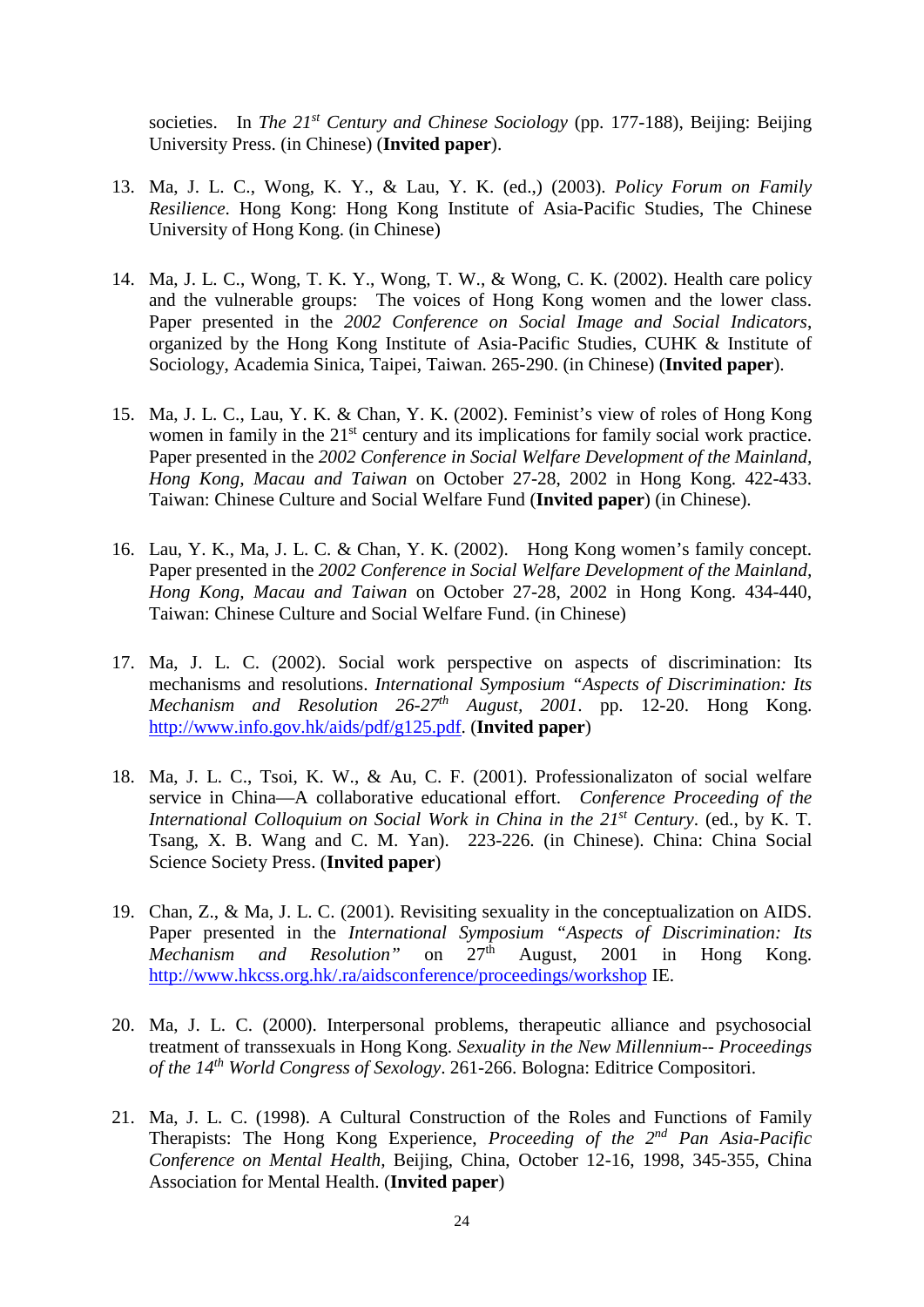- 22. Ma, J. L. C. (1997). An Exploration Study of the Process of Change in Family Social Work, paper presented in the APASWE seminar "*Indigenization of Social Welfare and Social Work Theory and Practice*" in Taipei, March 23-26, 1997. (in Chinese)
- 23. Cheng, B., & Ma, J. L. C. (1997). Stress and Quality of Life of the Bereaved Spouses in Hong Kong, paper presented in the *14th Asia Pacific Cancer Conference/4th Hong Kong International Cancer Congress in Hong Kong*, November 16-19, 1997.
- 24. Ma, J. L. C. (1996). Societies in Transition---Development of a Policy of Care in Hong Kong for the Chronically Ill and Their Families. *Conference Proceeding of the 27th ICSW International Conference*, 1996, 386-395. Hong Kong: ICSW & HKCSS.
- 25. Ma, J. L. C. (1996). Family Social Work---Empowerment of families, paper of *Family Social Work Workshop*, organized by the Family Social Work Practice and Research Team, Department of Social Work, The Chinese University of Hong Kong on July 31, 1996. (in Chinese)
- 26. Ma, J. L. C. (1995). The Self-help Concept: Care in the Community, presented in the Academic Forum entitled *Social Services: Setting the Agenda*, organized by Department of Social Work and Social Administration, The University of Hong Kong and Central Policy Unit, Hong Kong Government on July 31, 1995.
- 27. Ma, J. L. C. (1995). The Roles of Patients' Interpretation of Illness and Coping in Adjusting to Nasopharyngeal Carcinoma: Implications for Clinical Practice of Health Professionals. Scientific Paper presented in the *Hong Kong International Cancer Congress 95* on November 17-19, 1995. (was selected and presented in the panel of the Young Investigator Award of the conference)
- 28. Ma, J. L. C. (1993). Mutual Aid Groups for the Mentally Ill People in a Family Service Center. *Proceeding of Conference: Psychiatric Rehabilitation-The Asian Experience*. Hong Kong: The University of Hong Kong.
- 29. Ma, J. L. C. (1992). The Use of Genograms in Family Counselling. *Conference Proceeding of the Third International Conference on Counselling in the 21st Century*.
- 30. Ma, J. L. C. (1989). The Changing Role of Women in Hong Kong and Its Implications for Counselling. 13.1- 13.13. *Proceedings for the Conference of Counselling in the 21st Century*.

#### **Research Reports (total no. = 16) and Practice Manual (total no. = 3)**

1. 馬麗莊、黃美菁 ,邱吴麗端,羅穎嘉 (2021) 「輕中度智障青少的家庭為本介入: 探索性研究」。香港中文大學社會工作學系及香港弱智人士家長聯會出版.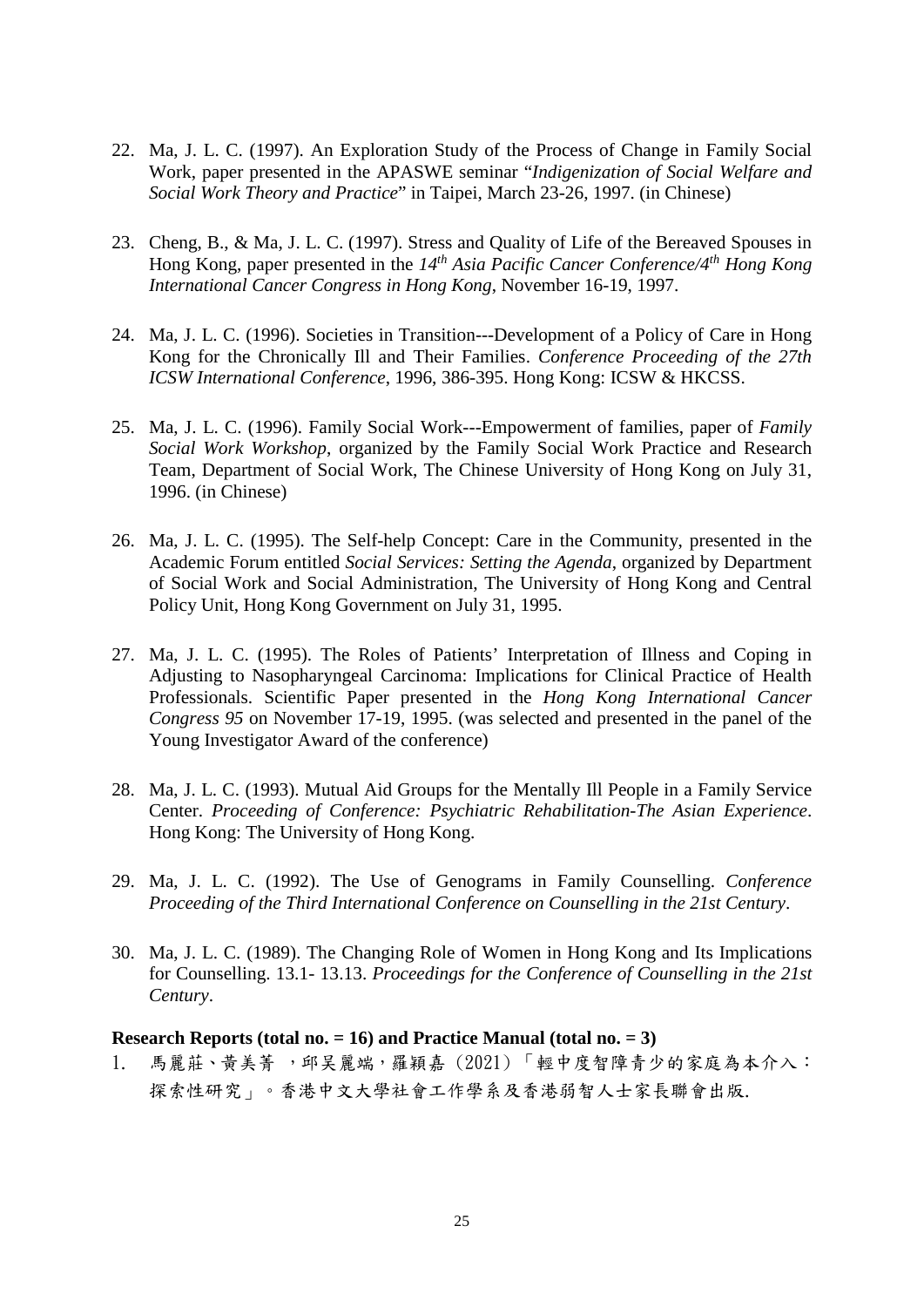- 2. Wong, M. C., Chang, C. W., & Ma, J. L. C. (2021). *Research report on a study of mental heath problems and the needs of foster children in Hong Kong*. Hong Kong: Hong Kong Family Welfare Society.
- 3. Wong, M. C., Ma, J. L. C., Wan, P. S., Xia, L. L. & Fok, M. H. T. (2020). *Research report*: *A study of family well-being in Hong Kong.* Hong Kong: Hong Kong Family Welfare Society.
- 4. 黃美菁,馬麗莊,尹寶珊,夏麗麗,霍康廷. (2020). 「香港家庭幸福指數量表使 用手冊」。香港:香港家庭福利會
- 5. Wong, M. C., Leung, S. M. & Ma, J. L. C., (2020). *A study on the kindergarten stationing services—Enhancement of social emotional competences of preschoolers*. Hong Kong: Hong Kong Family Welfare Society.
- 6. Wong, M. C., Chang, C. W. & Ma, J. L. C. (2019). *A study on mental health problems and the needs of foster children in Hong Kong*. Hong Kong Family Welfare Society.
- 7. Wong, M. C., Ma, J. L. C, Xia, L. L., & Hui, J. K. (2019*). A study on family research in Hong Kong: a critical review and annotated bibliography*. Family Council of HKSAR government. [https://www.familycouncil.gov.hk/en/research/research\\_value.html](https://www.familycouncil.gov.hk/en/research/research_value.html)
- 8. Wong, M. C., Ma, J. L. C., & Leung, L. C. L. (2014). *Look-after children and multiple family group: Practice manual*. Hong Kong: St. Christopher's Home and Family and Group Practice Research Centre, Department of Social Work, The Chinese University of Hong Kong (In Chinese).
- 9. Lau, Y. K., Ma, J. L. C., Wan, P. S., & Lai, L. Y. (2012). *Work and family balance of Hong Kong employees*. Occasional Paper No. 224. Hong Kong Institute of Asia-Pacific Studies, The Chinese University of Hong Kong. (In Chinese).(refereed)
- 10. Ma, J. L. C., Wong, K. Y., Lau, Y. K., Wong, M. C., & Lai, L. Y. (2010). *Perceived parenting stress, parenting style and perceived family functioning: Implications for practice and policy*, submitted for review by Hong Kong Institute of Asia-Pacific Studies, The Chinese University of Hong Kong. (In Chinese).
- 11. Ma, J. L. C., Wan, S. F., Wong, M. & Leung, Y. C. (2007). *Family Education for Parents in Hong Kong*. Hong Kong: Family and Group Practice Research Centre, The Chinese University of Hong Kong (in Chinese).
- 12. Ma, J. L. C. & Tam, M. (2007). *The cross-border "Baau Yih Naaih" and the responses of social welfare services in Hong Kong*. Hong Kong: Hong Kong Institute of Asia-Pacific Studies, The Chinese University of Hong Kong. (in Chinese)
- 13. Ma, J. L. C., Wong, K. Y., Lau, Y. K. & Pun, S. H. (2007). *Family health of Hong Kong Chinese families and its linkage to individual well-being*. Occasional paper No. 188. Hong Kong: Hong Kong Institute of Asia-Pacific Studies, The Chinese University of Hong Kong. (in Chinese)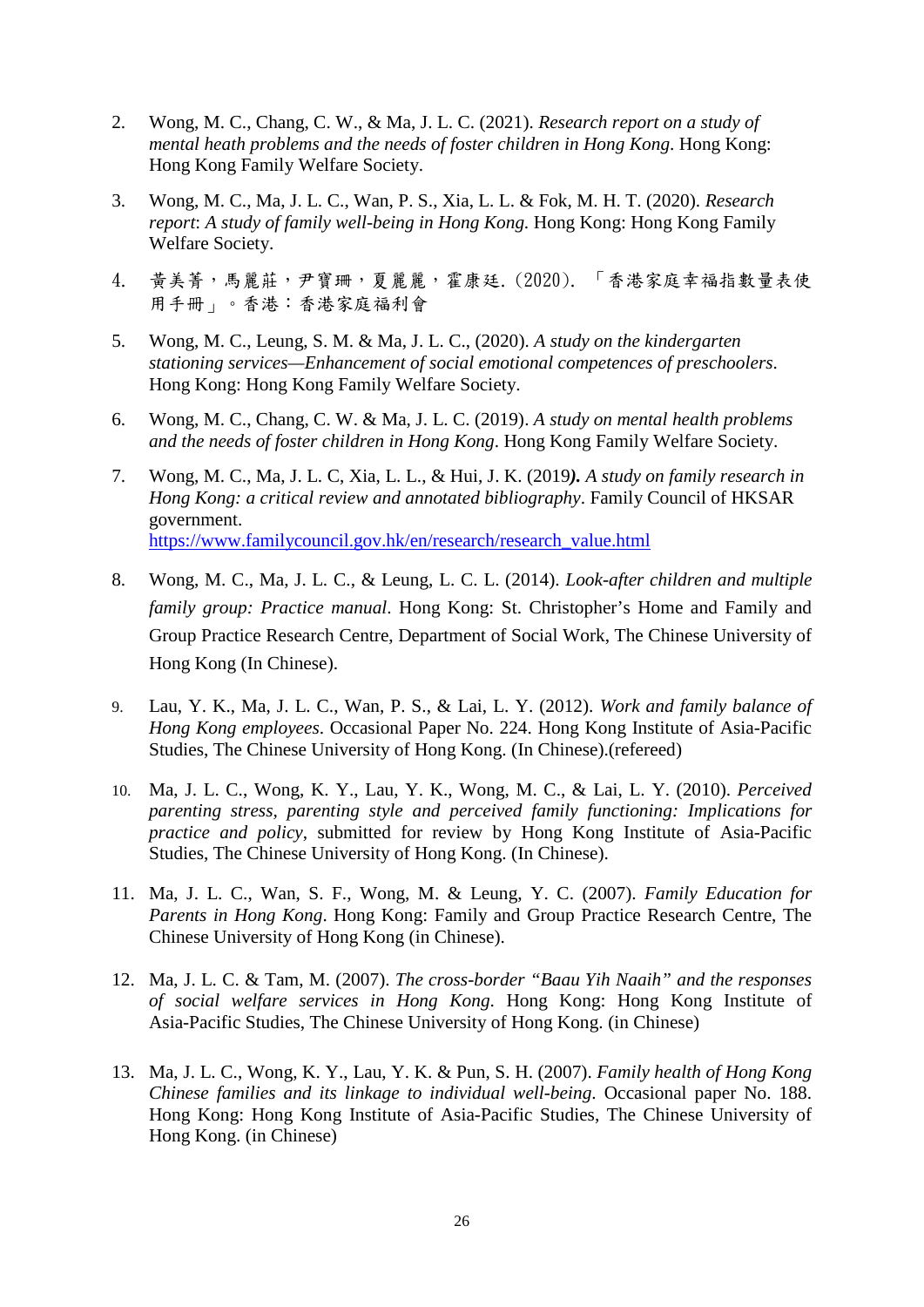- 14. Ma, J. L. C., Wong, K. Y., & Lau, Y. K. (2003). *Economic difficulties and Hong Kong people's family life—Implications for social work practice*. Hong Kong: Hong Kong Institute of Asia-Pacific Studies, The Chinese University of Hong Kong. (in Chinese)
- 15. Ma, J. L. C., Wong, C. K., Wong, K. Y., & Wong, T. W. (2002). *Public Perception of Health Care Policy in Hong Kong*. Hong Kong: Hong Kong Institute of Asia-Pacific Studies, The Chinese University of Hong Kong. (in Chinese)
- 16. Wong, K. Y., Ma, J. L. C., & Lau, Y. K. (2002). *Economic difficulties and Hong Kong people's work status and well-being—Difficulties faced by the vulnerable groups*. Hong Kong: Hong Kong Institute of Asia-Pacific Studies, The Chinese University of Hong Kong. (in Chinese)
- 17. Tam, F., Lam, C. M., Ho, E., & Cheng, R., Ma, J. L. C. (2001). *Report on the Consultancy Study on the Promotion of Parent Education in Hong Kong*. Final Report submitted to the Board of Education, HKSAR Government.
- 18. Tang, C. S. K., Au, Winton W. T., Kwong, Sunny K.S., Tang, S. L. W., Cheung, S, Tam, Maria., Ma, J. L. C., Chau, Kenneth K.L., Ngo, H. Y., So, Clement Y.K. and Wong, Wilson, W.H. (2000). *Studies on Family Status Discrimination*. Revised final Report submitted to the Equal Opportunities Commission. Hong Kong. 2000. 232 pages.
- 19. Ma, J. L. C., Chan, C., Chi, I., & Sham, J. (1990*). A Study of Social Support of Cancer Patients Receiving Chemotherapy in Hong Kong.* 1990.

#### **Invited Book Reviews (total no. = 4)**

- **1.** Ma, J. L. C. (2011). A book review of Theory & Practice in Clinical Social Work, (ed.), by Jerrold R. Brandell, (2nd ed.), *China Journal of Social Work*, *4*(3), 291-295.
- **2.** Ma, J. L. C. (2006). A book review of Marriage, divorce and remarriage, (eds.), by K. Young and A. Fok, *Hong Kong Journal of Social Work*, *40*(1& 2), 153-155. **(Invited)**
- **3.** Ma, J. L. C. (1999). A book review of Family dance 1, 2 & Family Kaleidoscope by W.Y. Lee, *Family Therapy Forum*, Spring. P. 25. Hong Kong: Hong Kong Family Therapy Association. (in Chinese)
- **4.** Ma, J. L. C. (1998). A book review of the working manual for divorced women, (ed.,) by Law Wai Kuen and Chan Yu, *Hong Kong Journal of Social Work*, *32*(1), 95-98.

#### **Popular articles (total no. = 44)**

- 1. Chang, F. M. Y. & Ma, J. L. C. (2021). Art-based group for couples of patients with breast cancer. 乳癌康復路上,夫婦「藝」力傳情. *Ming Pao*, April 26, 2021 (in Chinese) [https://news.mingpao.com/pns/](https://news.mingpao.com/pns/%E5%89%AF%E5%88%8A/article/20210426/s00005/1619375384738/) 副 刊 [/article/20210426/s00005/1619375384738/.](https://news.mingpao.com/pns/%E5%89%AF%E5%88%8A/article/20210426/s00005/1619375384738/)
- 2. Ma, J. L. C., Wong, M. C., Yau-Ng L. T., Lo, W. K., & Chen, H. (2021). Connecting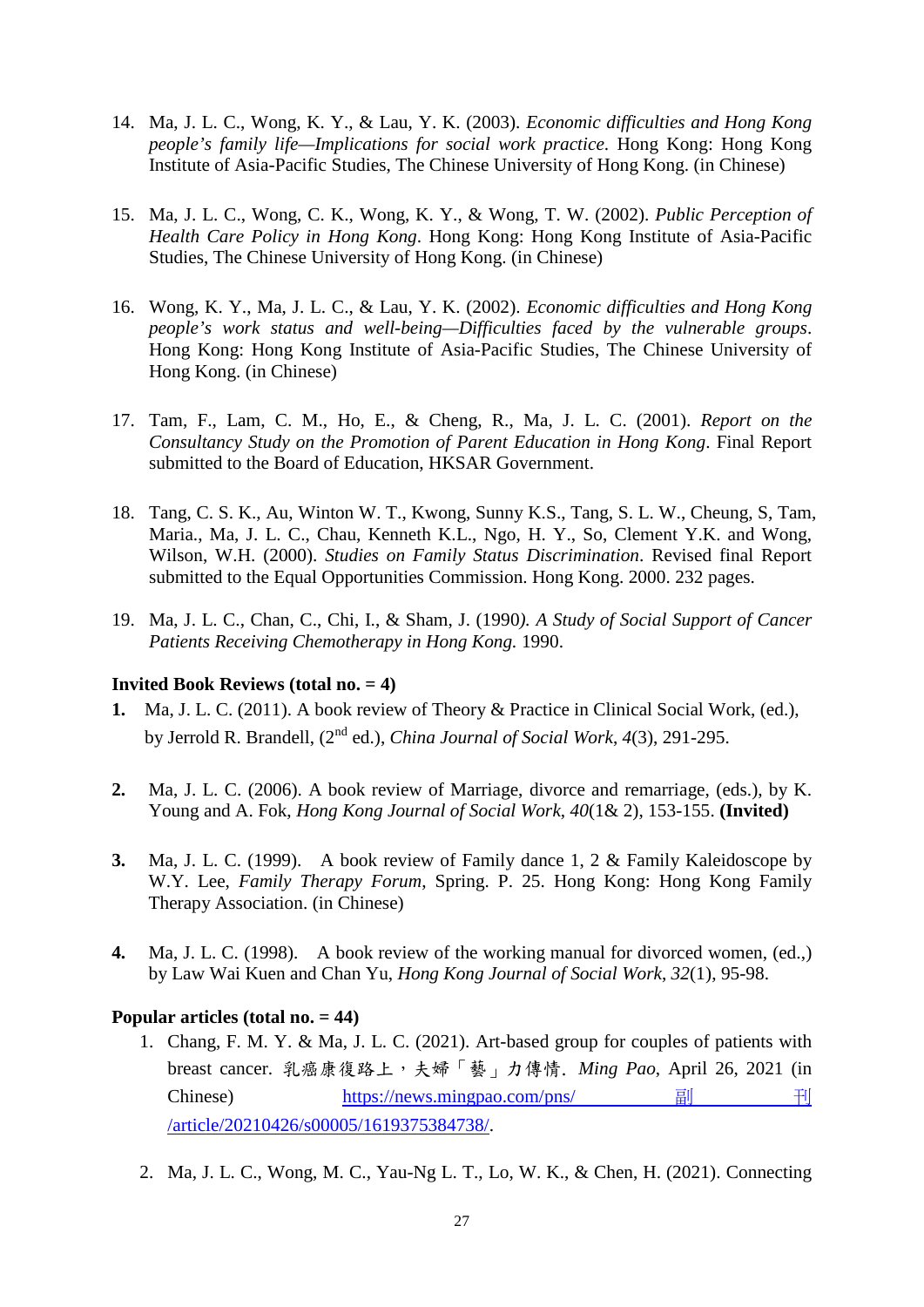families of adolescents with intellectual disability via online multiple family group during the COVID-19 pandemic. *Ming Pao*, March 27, 2021. [https://news.mingpao.com/pns/%E5%89%AF%E5%88%8A/article/20210329/s00005](https://news.mingpao.com/pns/%E5%89%AF%E5%88%8A/article/20210329/s00005/1616954311039/%E7%89%B9%E6%AE%8A%E9%9C%80%E8%A6%81%E5%AE%B6%E5%BA%AD%E8%A1%9D%E7%A0%B4%E3%80%8C%E5%9B%B0%E7%8D%B8%E9%AC%A5%E3%80%8D-%E7%B7%9A%E4%B8%8A%E4%BA%A4%E6%8F%9B%E3%80%8C%E7%A6%AE%E7%89%A9%E3%80%8D%E6%B7%BB%E6%AD%A1%E6%A8%82) [/1616954311039/%E7%89%B9%E6%AE%8A%E9%9C%80%E8%A6%81%E5%A](https://news.mingpao.com/pns/%E5%89%AF%E5%88%8A/article/20210329/s00005/1616954311039/%E7%89%B9%E6%AE%8A%E9%9C%80%E8%A6%81%E5%AE%B6%E5%BA%AD%E8%A1%9D%E7%A0%B4%E3%80%8C%E5%9B%B0%E7%8D%B8%E9%AC%A5%E3%80%8D-%E7%B7%9A%E4%B8%8A%E4%BA%A4%E6%8F%9B%E3%80%8C%E7%A6%AE%E7%89%A9%E3%80%8D%E6%B7%BB%E6%AD%A1%E6%A8%82) [E%B6%E5%BA%AD%E8%A1%9D%E7%A0%B4%E3%80%8C%E5%9B%B0%E](https://news.mingpao.com/pns/%E5%89%AF%E5%88%8A/article/20210329/s00005/1616954311039/%E7%89%B9%E6%AE%8A%E9%9C%80%E8%A6%81%E5%AE%B6%E5%BA%AD%E8%A1%9D%E7%A0%B4%E3%80%8C%E5%9B%B0%E7%8D%B8%E9%AC%A5%E3%80%8D-%E7%B7%9A%E4%B8%8A%E4%BA%A4%E6%8F%9B%E3%80%8C%E7%A6%AE%E7%89%A9%E3%80%8D%E6%B7%BB%E6%AD%A1%E6%A8%82) [7%8D%B8%E9%AC%A5%E3%80%8D-%E7%B7%9A%E4%B8%8A%E4%BA%](https://news.mingpao.com/pns/%E5%89%AF%E5%88%8A/article/20210329/s00005/1616954311039/%E7%89%B9%E6%AE%8A%E9%9C%80%E8%A6%81%E5%AE%B6%E5%BA%AD%E8%A1%9D%E7%A0%B4%E3%80%8C%E5%9B%B0%E7%8D%B8%E9%AC%A5%E3%80%8D-%E7%B7%9A%E4%B8%8A%E4%BA%A4%E6%8F%9B%E3%80%8C%E7%A6%AE%E7%89%A9%E3%80%8D%E6%B7%BB%E6%AD%A1%E6%A8%82) [A4%E6%8F%9B%E3%80%8C%E7%A6%AE%E7%89%A9%E3%80%8D%E6%B7](https://news.mingpao.com/pns/%E5%89%AF%E5%88%8A/article/20210329/s00005/1616954311039/%E7%89%B9%E6%AE%8A%E9%9C%80%E8%A6%81%E5%AE%B6%E5%BA%AD%E8%A1%9D%E7%A0%B4%E3%80%8C%E5%9B%B0%E7%8D%B8%E9%AC%A5%E3%80%8D-%E7%B7%9A%E4%B8%8A%E4%BA%A4%E6%8F%9B%E3%80%8C%E7%A6%AE%E7%89%A9%E3%80%8D%E6%B7%BB%E6%AD%A1%E6%A8%82) [%BB%E6%AD%A1%E6%A8%82](https://news.mingpao.com/pns/%E5%89%AF%E5%88%8A/article/20210329/s00005/1616954311039/%E7%89%B9%E6%AE%8A%E9%9C%80%E8%A6%81%E5%AE%B6%E5%BA%AD%E8%A1%9D%E7%A0%B4%E3%80%8C%E5%9B%B0%E7%8D%B8%E9%AC%A5%E3%80%8D-%E7%B7%9A%E4%B8%8A%E4%BA%A4%E6%8F%9B%E3%80%8C%E7%A6%AE%E7%89%A9%E3%80%8D%E6%B7%BB%E6%AD%A1%E6%A8%82) (in Chinese).

- 3. Ma, J. L. C. (2021). Living under the threat of COVID-19 pandemic: Personal and professional reflection of a Hong Kong family therapist. *Newsletter of Asian Academy of Family Therapy*, Issue 3: p. 15-16. Hong Kong: Asian Academy of Family Therapy. <https://www.acafamilytherapy.org/newsletter>
- 4. Ma, J. L. C. (2019). Mutual learning and mutual professional growth. *Newsletter of Asian Academy of Family Therapy*, p. 18. Hong Kong: Asian Academy of Family Therapy.
- 5. Ma, J. L. C. & Xia, L. L. (2017) Unveiling the mystery of depression: mutual help in multiple family group. <家庭連结,踢走抑鬱>*Ming Pao*, November 20, 2017. [https://news.mingpao.com/pns/dailynews/web\\_tc/article/20171120/s00005/15111144485](https://news.mingpao.com/pns/dailynews/web_tc/article/20171120/s00005/1511114448533) [33.](https://news.mingpao.com/pns/dailynews/web_tc/article/20171120/s00005/1511114448533) (in Chinese).
- 6. Ma, J. L. C. & Lo, W. K. (2016). Children with attention deficit hyperactivity disorder: No more parent-blaming and be supportive of parents. *Ming Pao*, December 12, 2016. [http://news.mingpao.com/pns/dailynews/web\\_tc/article/20161219/s00005/148208397887](http://news.mingpao.com/pns/dailynews/web_tc/article/20161219/s00005/1482083978872) [2\(](http://news.mingpao.com/pns/dailynews/web_tc/article/20161219/s00005/1482083978872)in Chinese).
- 7. Ma, J. L. C. & Si Yang (2016). Children are parents' guardian angels. *Ming Pao*, April 25, 2016. (in Chinese)
- 8. Ma, J. L. C. (2010). Family therapy in Shenzhen. *China Social Work Magazine*, *52*, 61. Beijing: China Social Press. (in Chinese)
- 9. Ma, J. L. C. (2010). Feeding children in Mainland China. *China Social Work Magazine*, *46*, 61. Beijing: China Social Press. (in Chinese)
- 10. Ma, J. L. C. (2010). Helping children diagnosed with attention deficit/hyperactivity disorders. *China Social Work Magazine*, *43*, 61. Beijing: China Social Press. (in Chinese)
- 11. Ma, J. L. C. (2010). I was not a bad boy Pains and suffering of children diagnosed with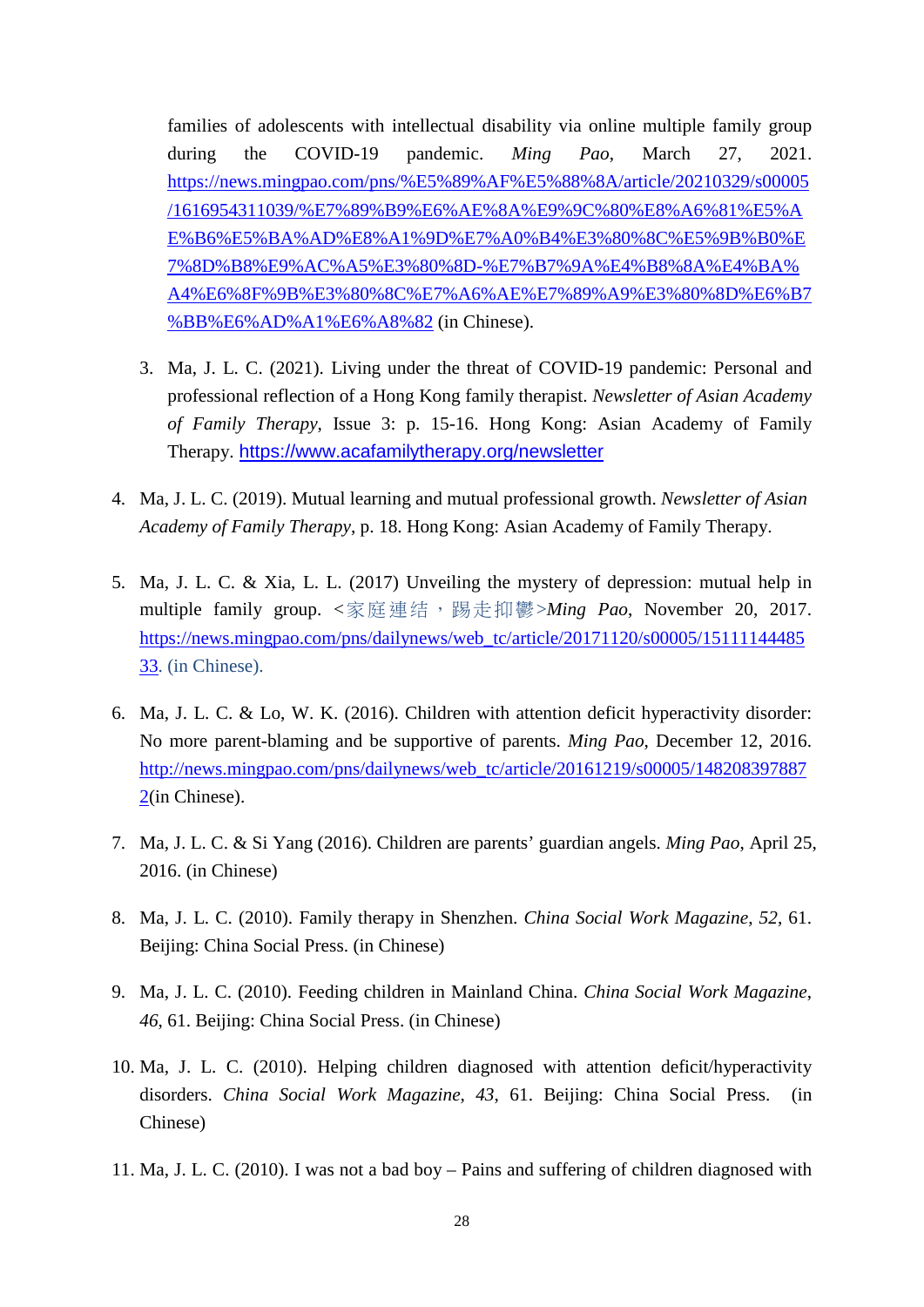attention deficit/hyperactivity disorders. *China Social Work Magazine*, *40*, 61. Beijing: China Social Press. (in Chinese)

- 12. Ma, J. L. C. (2010). A non-filial son with abusive behaviours toward his mother—Part 2. *China Social Work Magazine, 37, 62.* Beijing: China Social Press. (in Chinese)
- 13. Ma, J. L. C. (2009). A non-filial son with abusive behaviours toward his mother—Part 1. *China Social Work Magazine*, *34*, 62. Beijing: China Social Press. (in Chinese)
- 14. Ma, J. L. C. (2009). Marital conflict and childhood mental health-Part 2. *China Social Work Magazine*, *31*, 62. Beijing: China Social Press. (in Chinese)
- 15. Ma, J. L. C. (2009). Marital conflict and childhood mental health-Part 1. *China Social Work Magazine*, *28*, 62. Beijing: China Social Press. (in Chinese)
- 16. Ma, J. L. C. (2009). The roles of parents in helping a young person suffering from bulimia disorder. *China Social Work Magazine*, 25, 63. Beijing: China Social Press. (in Chinese)
- 17. Ma, J. L. C. (2009). Meaning of bulimia disorder for a young person. *China Social Work Magazine*, 22, 63. Beijing: China Social Press. (in Chinese)
- 18. Ma, J. L. C. (2009). Critical factors for the success of social work intervention for multi-problem family. *China Social Work Magazine*, *1*(19), 63. Beijing: China Social Press. (in Chinese)
- 19. Ma, J. L. C. (2009). A Singaporean family with a son expelled from school. *China Social Work Magazine*, *1* (16), 63. Beijing: China Social Press. (in Chinese)
- 20. Ma, J. L. C. (2009). Social workers' professional attitude and client's need. *China Social Work Magazine*, *1*(10), 63. Beijing: China Social Press. (in Chinese)
- 21. Ma, J. L. C. (2009). Families with an autistic child. *China Social Work Magazine*, *1* (9), 60. Beijing: China Social Press. (in Chinese)
- 22. Ma, J. L. C. (2009). Adolescent depression. *China Social Work Magazine*, *1*(5), 60. Beijing: China Social Press. (in Chinese)
- 23. Ma, J. L. C. (2005). Mother-daughter conflicts: the intergenerational conflicts. *Parenting Science*. China: Beijing Press. *2* (297): 88-89. (in Chinese)
- 24. Pun, S. H. & Ma, J. L. C. (2004). A cultural-sensitive lens for social workers. *Newsletter of Hong Kong Christian Service*. 5(249), 3. (in Chinese)
- 25. Ma, J. L. C. (2004). The difficulties in being parents. *Parenting Science*. China: Beijing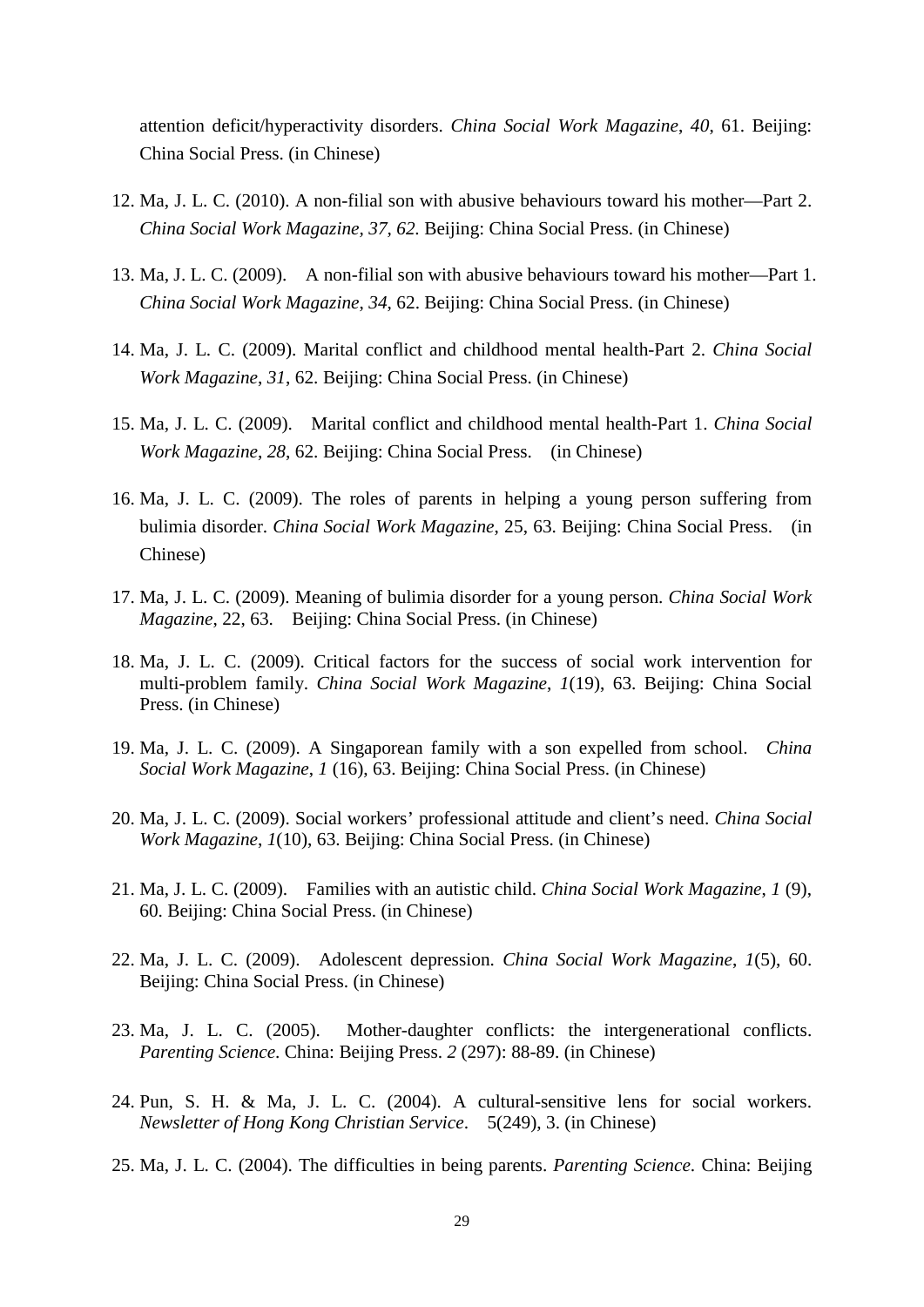Press. 6(281), 64. (in Chinese).

- 26. Ma, J. L. C. (2004). How to handle sibling rivalry*. Ming Pao Magazine*. November 24, 2004, 15. (in Chinese)
- 27. Ma, J. L. C. (2004). How to handle childhood anxiety. *Ming Pao Magazine*. December 14, 2004, 173, p. 18. (in Chinese).
- 28. Ma, J. L. C. (2003). Impact of the adult world on adolescents. *Newsletter of Christian Family Social Service Centre (CFSC)*. 75 (January), 1-2. Hong Kong: CFSC. (in Chinese)
- 29. Ma, J. L. C. (2003). Marital difficulties. *Parenting Science*. 2(260), 32-33. China: Beijing Press. (in Chinese).
- 30. Ma, J. L. C. (2003). Attraction of the cyber world. *Parenting Science*. 6(264), 35-36. China: Beijing Press. (in Chinese).
- 31. Ma, J. L. C. (2003). A depressing family. *Parenting Science*. 8(266), 36-37. China: Beijing Press. (in Chinese).
- 32. Ma, J. L. C. (2003). Voices of the good children. *Parenting Science*. China: Beijing Press. 12(270), 30. (in Chinese)
- 33. Ma, J. L. C. (2002). Can I have a choice in my career? *Parenting Science*. 4 (250), 26-27. China: Beijing Press. (in Chinese)
- 34. Ma, J. L. C. (2002). Mother-daughter conflict and where is the father? *Parenting Science*. 6 (252), 30-31. China: Beijing Press. (in Chinese).
- 35. Ma, J. L. C. (2002). Mother-daughter conflict—How can we judge? *Parenting Science*. 8 (254), 34-35. China: Beijing Press. (in Chinese).
- 36. Ma, J. L. C. (2002). Intergenerational conflict*. Parenting Science*. 10 (256), 37-38. China: Beijing Press. (in Chinese).
- 37. Ma, J. L. C. (2001). Family education and roles of social workers. Paper written for the Annual Seminar entitled *Parent Education in Hong Kong*, organized by the Hong Kong Council of Social Service on July 14, 2001. (in Chinese)
- 38. Ma, J. L. C. (2001). Choices in life. *Life and Death Education Manual*. Hong Kong: Comfort Care and Concern. (in Chinese)
- 39. Ma, J. L. C. (1999). Happy Family. In *Towards Better Health – For School Children* (ed.). 353-363. Hong Kong: Hong Kong Christian Service. (in Chinese)
- 40. Chan, C. M., & Ma, J. L. C. (1999). Family Studies, Hong Kong. *Family Therapy Forum.*